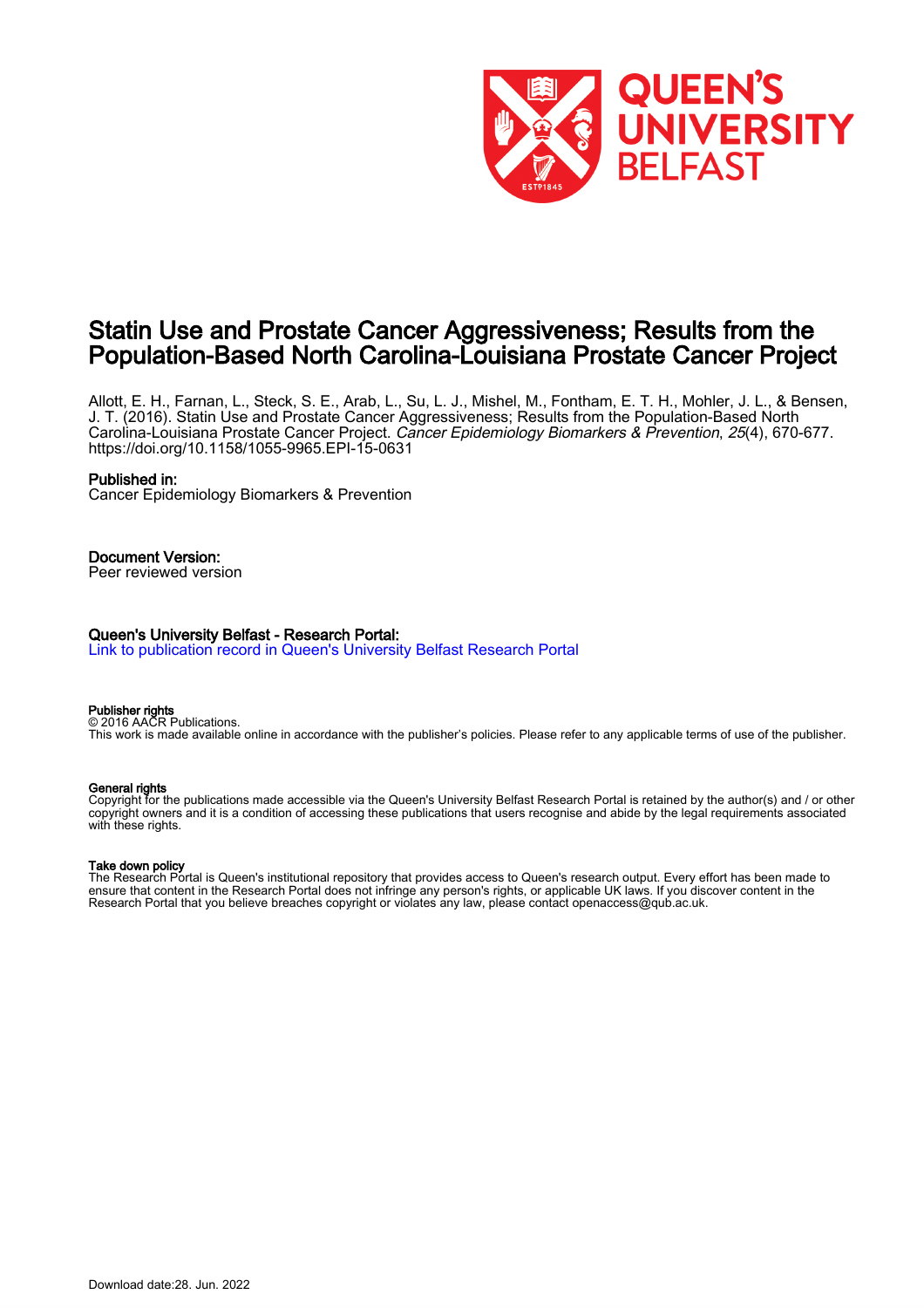# **Statin use and prostate cancer aggressiveness: results from the population-based North Carolina-Louisiana Prostate Cancer Project**

Emma H. Allott<sup>1,2</sup>, Laura Farnan<sup>2</sup>, Susan E. Steck<sup>3</sup>, Lenore Arab<sup>4</sup>, Joseph L. Su<sup>5</sup>, Merle Mishel<sup>6</sup>, Elizabeth T.H. Fontham<sup>7</sup>, James L. Mohler<sup>2,8</sup>, Jeannette T. Bensen<sup>1,2</sup>

<sup>1</sup>Department of Epidemiology, University of North Carolina at Chapel Hill, Chapel Hill, NC <sup>2</sup> Lineberger Comprehensive Cancer Center, University of North Carolina at Chapel Hill, Chapel Hill, NC

<sup>3</sup>Department of Epidemiology and Biostatistics, University of South Carolina, Columbia, SC

4 David Geffen School of Medicine, University of California Los Angeles, Los Angeles, CA

5 Division of Epidemiology, Food and Drug Administration, Silver Spring, MD

6 School of Nursing, University of North Carolina at Chapel Hill, Chapel Hill, NC

7 School of Public Health, Louisiana State University Health Sciences Center, New Orleans, LA

8 Department of Urology, Roswell Park Cancer Institute, Buffalo, NY

**Running title:** Statin use and prostate cancer aggressiveness

**Keywords:** aggressive prostate cancer, dietary cholesterol, saturated fat, smoking, PSA screening, race, statin

**Financial support:** This work was supported by the University Cancer Research Fund of North Carolina (EHA)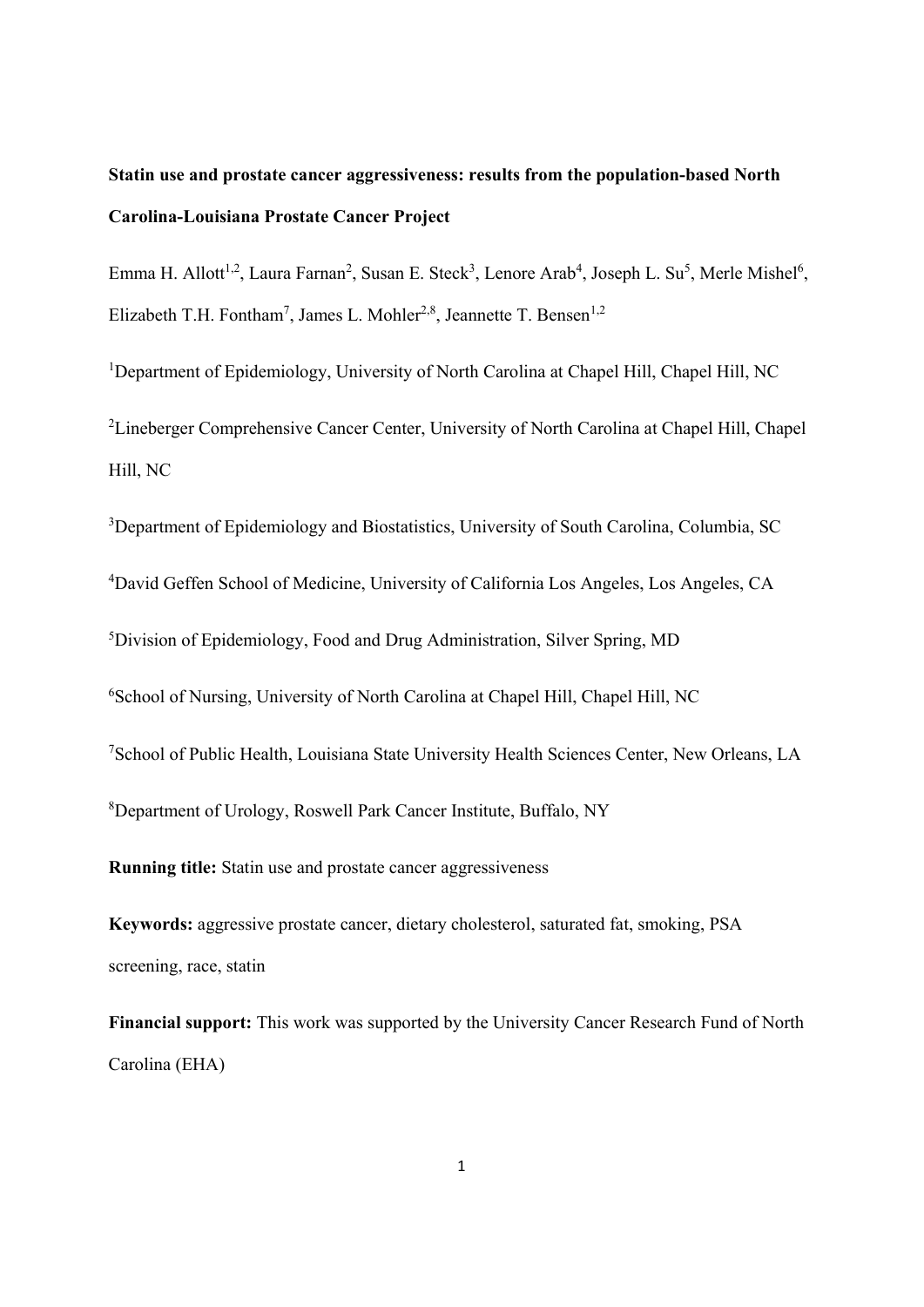**Corresponding author:** Dr. Jeannette T. Bensen; Mailing address: University of North Carolina at Chapel Hill, Bioinformatics Building, Room 3130, CB 7295, Chapel Hill, NC 27599, USA; Tel: +1 919-843-1017; Fax: +1 919-843-2439; Email: jeannette\_bensen@med.unc.edu

**Conflicts of interest:** The authors declare no conflicts of interest

**Word count:** 3,281 (text), 250 (abstract); **Number of Tables:** 5; **Number of Figures:** 0; **Number of Supplementary Tables:** 3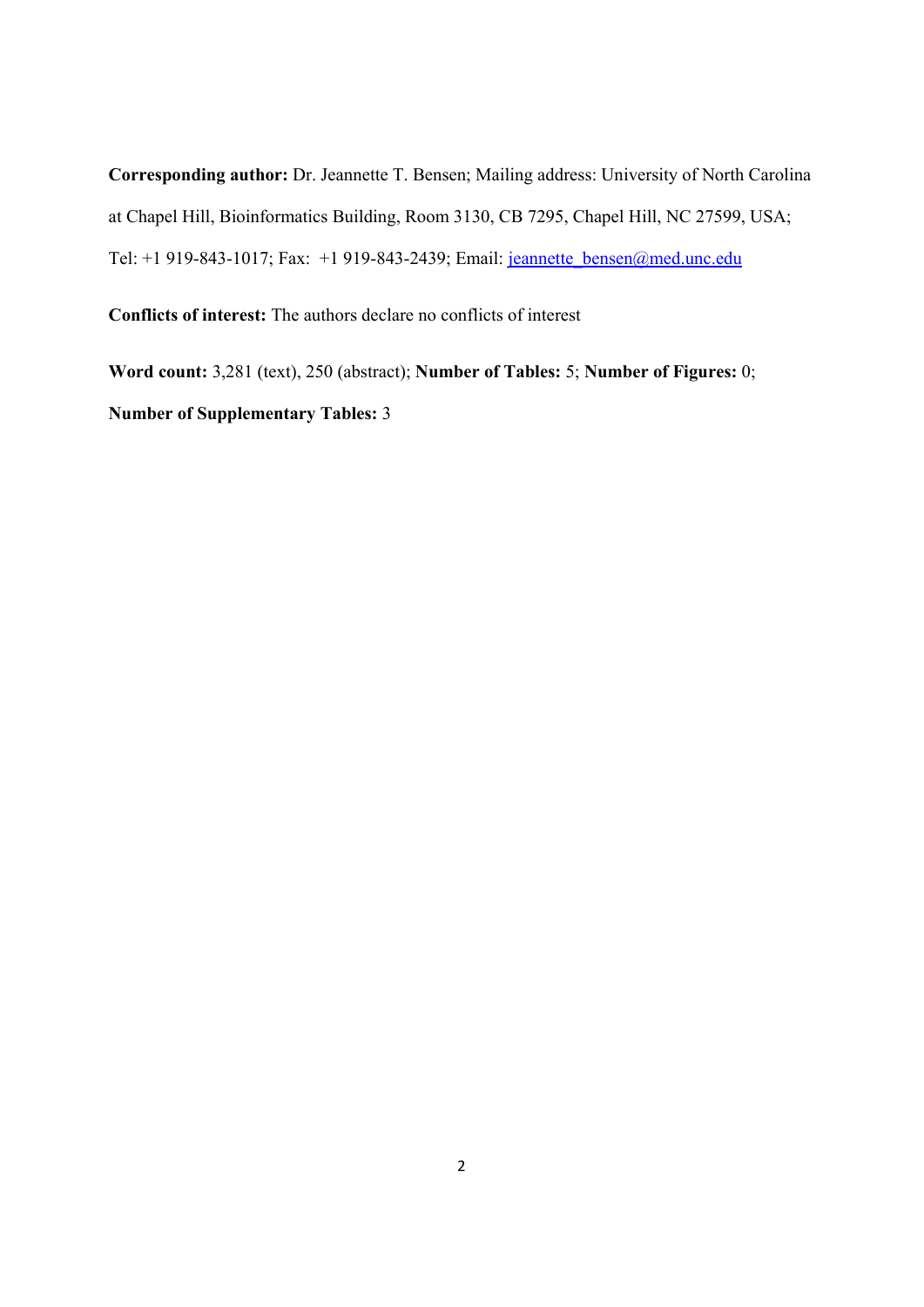## **Abstract**

**Background:** While statin use has been associated with reduced prostate cancer (PC) aggressiveness, the impact of race and other patient characteristics on this association is not well understood. We examined the association between statin use and PC aggressiveness in Caucasians (CA) and African Americans (AA), and explored effect modification by healthseeking behaviors associated with statin use.

**Methods:** Of 1,955 cases from the North Carolina-Louisiana Prostate Cancer Project (PCaP), 345 (18%) were classified as aggressive based on clinical criteria. Logistic regression was used to examine the association between statin use and PC aggressiveness, overall and stratified by race. Smoking and PSA screening were examined as effect modifiers of this association.

**Results:** There was an inverse association between statin use and PC aggressiveness (OR 0.70; 95%CI 0.54-0.91), with comparable effect estimates in both races. Statin use was associated with reduced odds ratios for aggressive PC in never-screened men (OR 0.71; 95%CI 0.43-1.18) and in men screened at low/recommended frequency ( $\leq$ once/year; OR 0.62; 95%CI 0.42-0.91), with no association in men screened at high frequency (>once/year; OR 1.19; 95%CI 0.54-2.62). The inverse association between statins and aggressive PC was strongest in never smokers (OR 0.43; 95%CI 0.25-0.74), attenuated in former smokers (OR 0.77; 95%CI 0.54-1.09), and absent in current smokers (OR 1.27; 95%CI 0.67-2.41).

**Conclusions:** Statin use was associated with reduced PC aggressiveness, with strongest inverse associations in non-smokers and in men following screening recommendations.

**Impact:** Health-seeking behaviors associated with statin use should be considered when examining the impact of statins on PC aggressiveness.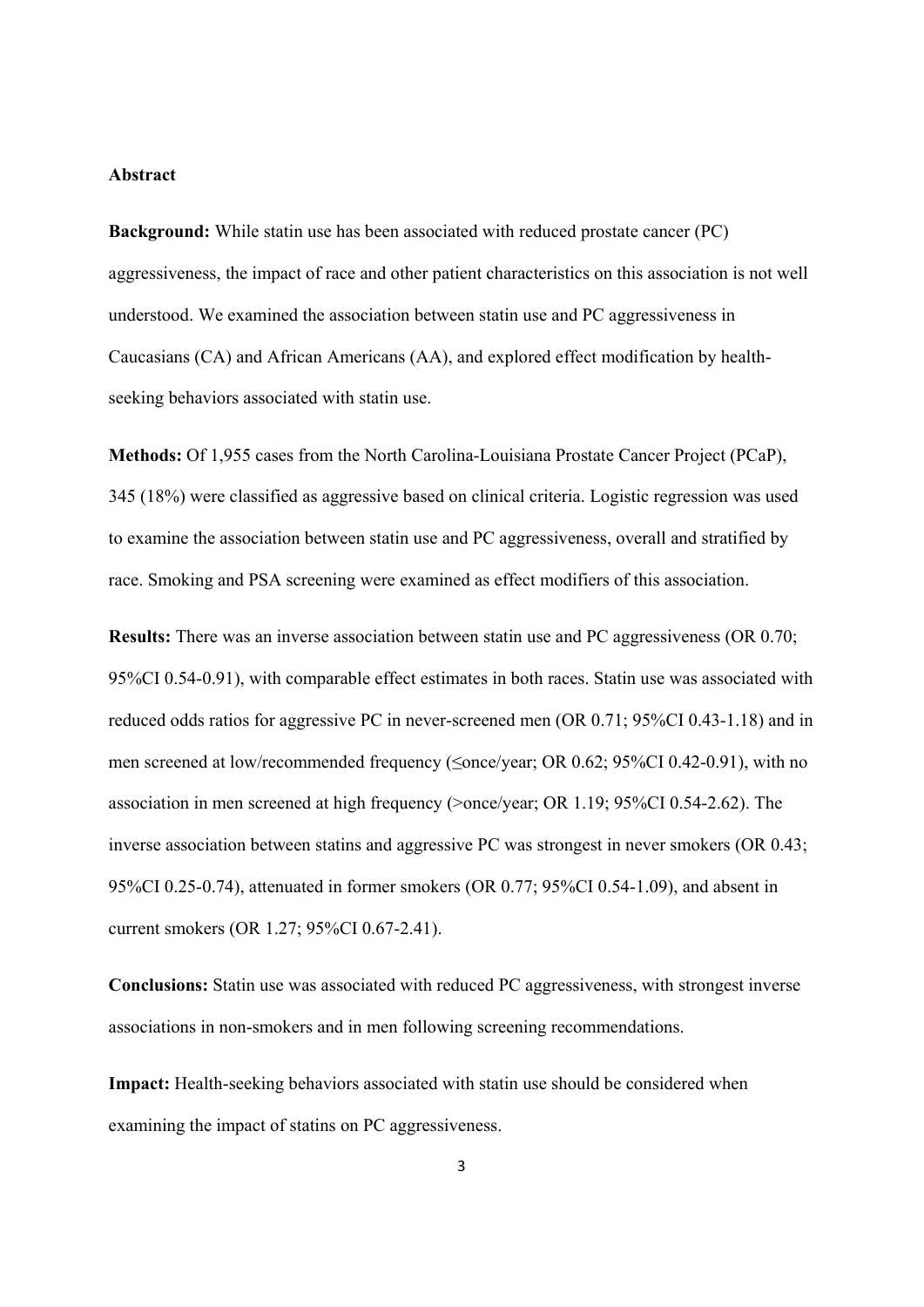## **Introduction**

Prostate cancer is the most commonly diagnosed non-cutaneous cancer type in US males, and the second most common cause of male cancer deaths [1]. Aggressive disease characteristics at diagnosis, defined by biopsy Gleason sum, clinical stage and PSA level, are associated with increased prostate cancer-specific mortality [2]. As such, there is a need to identify factors which may impact the risk of aggressive prostate cancer.

Statins, a class of cholesterol-lowering drugs, are used by approximately one in every four adult males in the US population [3]. While statin use is not associated with overall prostate cancer incidence [4-7], two meta-analyses have reported an inverse association between statin use and risk of aggressive prostate cancer [5, 8]. However, many of the studies contributing to these meta-analyses were limited by incomplete assessment of type and dose of statin and use of other cholesterol-lowering drugs, as well as patient characteristics including dietary cholesterol and saturated fat intake, smoking status and PSA screening history. In addition, these prior studies were conducted in predominantly Caucasian populations, and therefore the impact of race on these associations is unknown.

Using the population-based North Carolina-Louisiana Prostate Cancer Project (PCaP), we examined associations between statin use, dose and type, and prostate cancer aggressiveness, overall and stratified by race. We explored PSA screening history as both a confounder and an effect modifier of the association between statin use and prostate cancer aggressiveness. In addition, we tested whether associations differed by smoking status, given that smoking is a known modifier of serum lipid levels.

4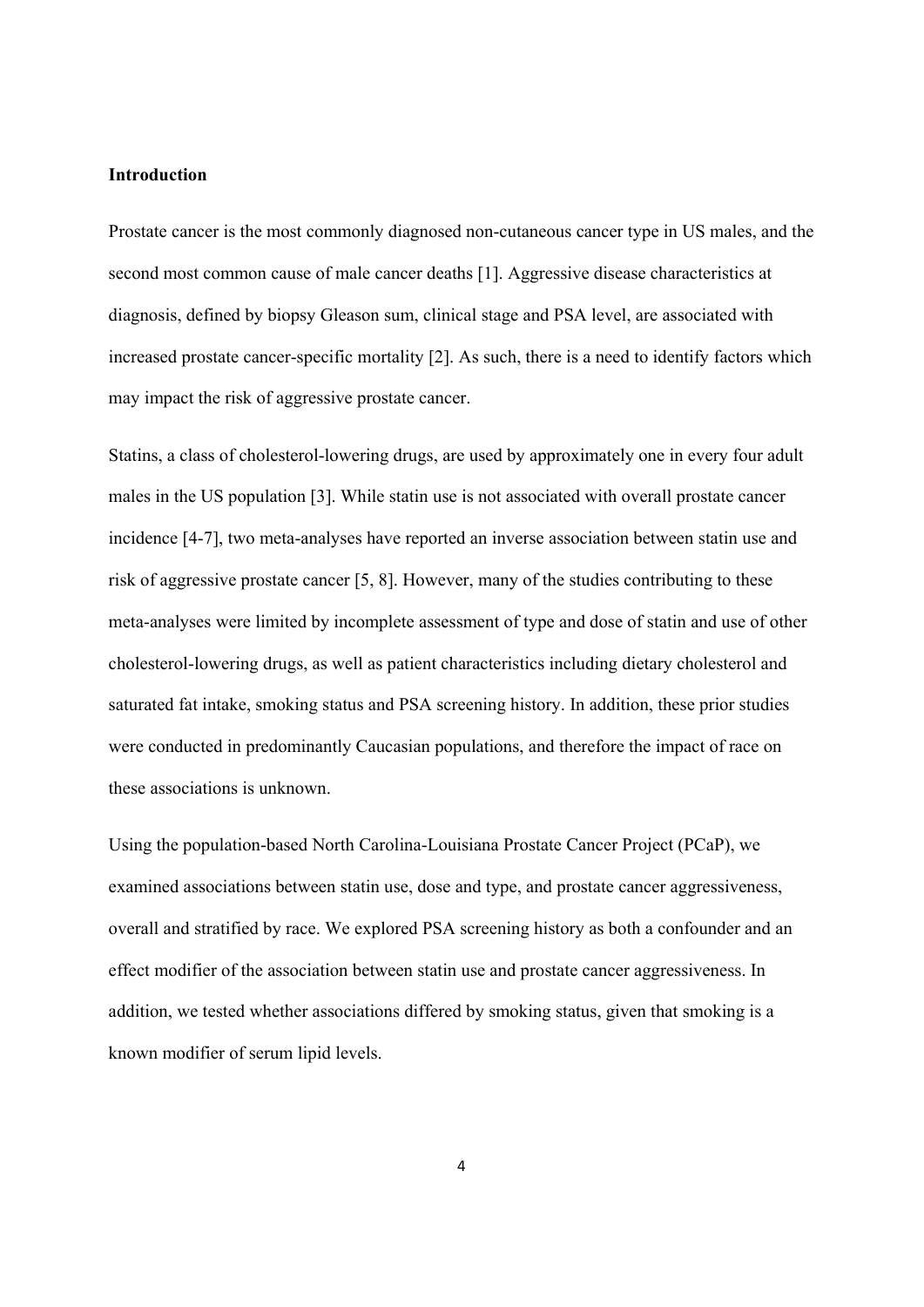## **Methods**

## *Study population*

The North Carolina-Louisiana Prostate Cancer Project (PCaP) is a population-based study of incident prostate cancer in two southern US states [9]. Men with a first diagnosis of histologically confirmed prostate cancer on or after July 1, 2004 were eligible to participate in PCaP if they were 40-79 years of age at diagnosis, could complete the study interview in English, did not live in an institution or nursing home, and were not cognitively impaired. Eligibility criteria also required men to self-identify as either African American/black (AA) or Caucasian/white (CA) in response to an open-ended question "what is your race?" Research protocols were approved by the institutional review boards at University of North Carolina, Louisiana State University Health Services Center, and Department of Defense CaP Research Program.

#### *Exposure assessment*

PCaP nurses administered a series of structured questionnaires that included baseline characteristics, PSA screening history, diet and medications, during an in-home visit conducted approximately 3 months after diagnosis [9]. PSA screening history was dichotomized as ever vs. never screened, with the never screened category including men who underwent PSA screening only within one year of diagnosis, in order to ensure that diagnostic PSA tests were not misclassified as PSA screening history. Among the ever screened, PSA screening frequency was calculated as the total number of PSA tests in the patient's lifetime divided by the number of years since the first PSA test. PSA screening frequency was dichotomized as ≤1 PSA test per year versus >1 PSA test per year, given that prostate cancer screening guidelines in place at the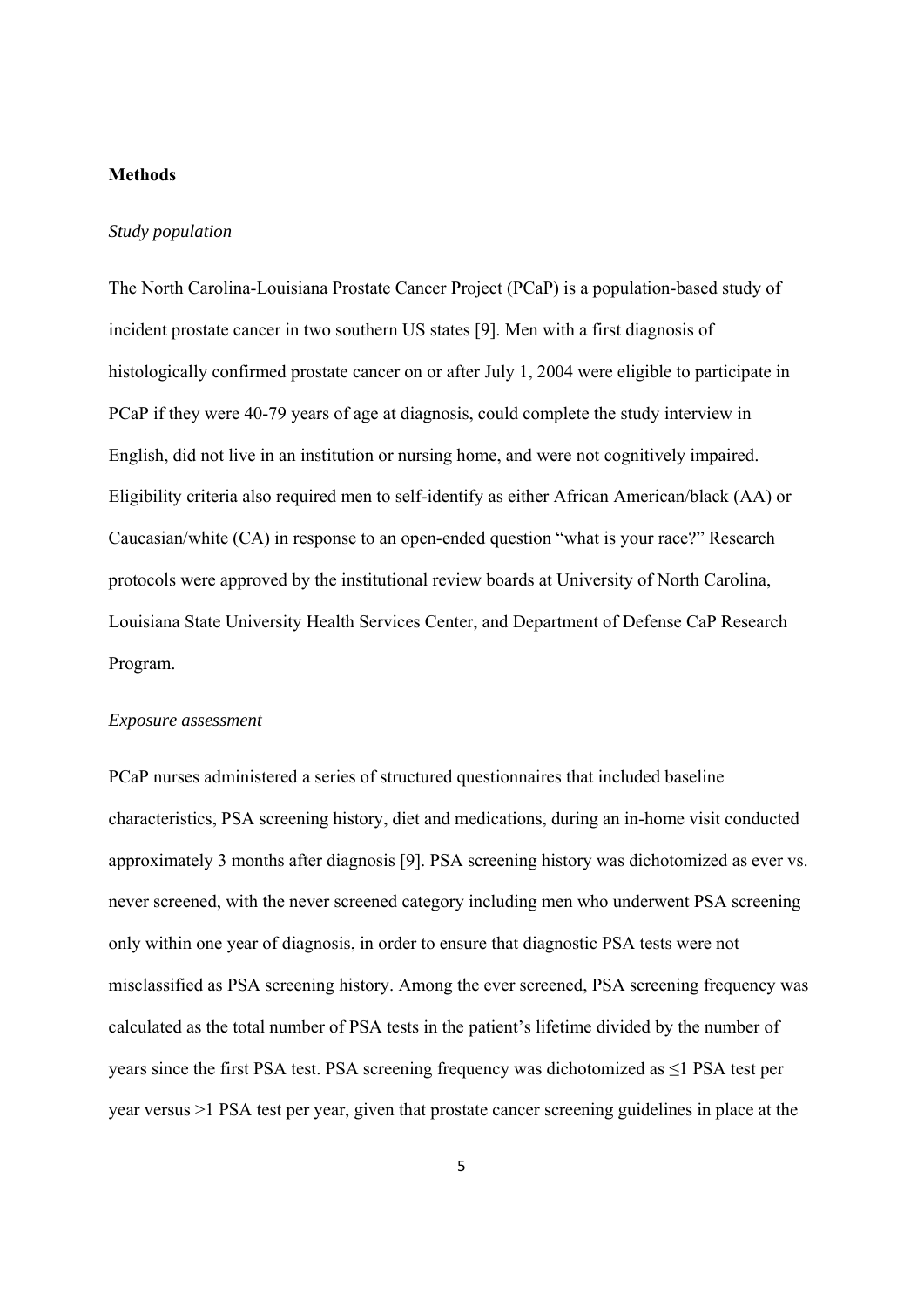time of PCaP recruitment recommended annual PSA screening. The dietary assessment instrument was a modified National Cancer Institute (NCI) Diet History Questionnaire to which numerous Southern US foods were added. Men were asked to report dietary intake during the 12 month period prior to prostate cancer diagnosis. Dietary cholesterol intake (mg per day) and the average percentage of calories obtained from saturated fat were calculated using NCI Diet Calc. Study participants gathered all prescription and non-prescription medications and supplements used in the two week period prior to interview and presented them to the nurse at the time of interview for documentation of current medication use, including type and dose. For the present analysis, we abstracted statin use [atorvastatin (lipitor, caduet), simvastatin (zocor, vytorin), rosuvastatin (crestor), lovastatin (altoprev, advicor), pravastatin (pravachol), fluvastatin (lescol)] and non-statin cholesterol-lowering drug use [niacin (niaspan, niacor), fibrate (gemfibrozil, tricor) and ezetimibe (ezetimibe, vytorin)]. Statin type was classified as hydrophilic (rosuvastatin, pravastatin) or lipophilic (atorvastatin, simvastatin, lovastatin, fluvastatin) [10]. Statin dose was converted to a simvastatin dose-equivalent, as previously described [11], and dichotomized as low/normal ( $\leq$ 20 mg simvastatin dose-equivalent) vs. high dose ( $>$ 20 mg simvastatin dose-equivalent).

#### *Outcome assessment*

Clinical stage, biopsy Gleason sum, and PSA at diagnosis were abstracted from medical records. Prostate cancer aggressiveness was defined using these three variables as follows i) high aggressive (Gleason sum  $\geq 8$ , or PSA > 20 ng/ml, or (Gleason sum  $\geq 7$  and clinical stage T3-T4)), ii) low aggressive (Gleason sum  $\leq$  7 and clinical stage T1-T2 and PSA  $\leq$  10 ng/ml), ii) intermediate aggressive (all other cases), as described previously for PCaP [9]. Complete prostate cancer aggressiveness data were missing for 85 men, and these men were excluded from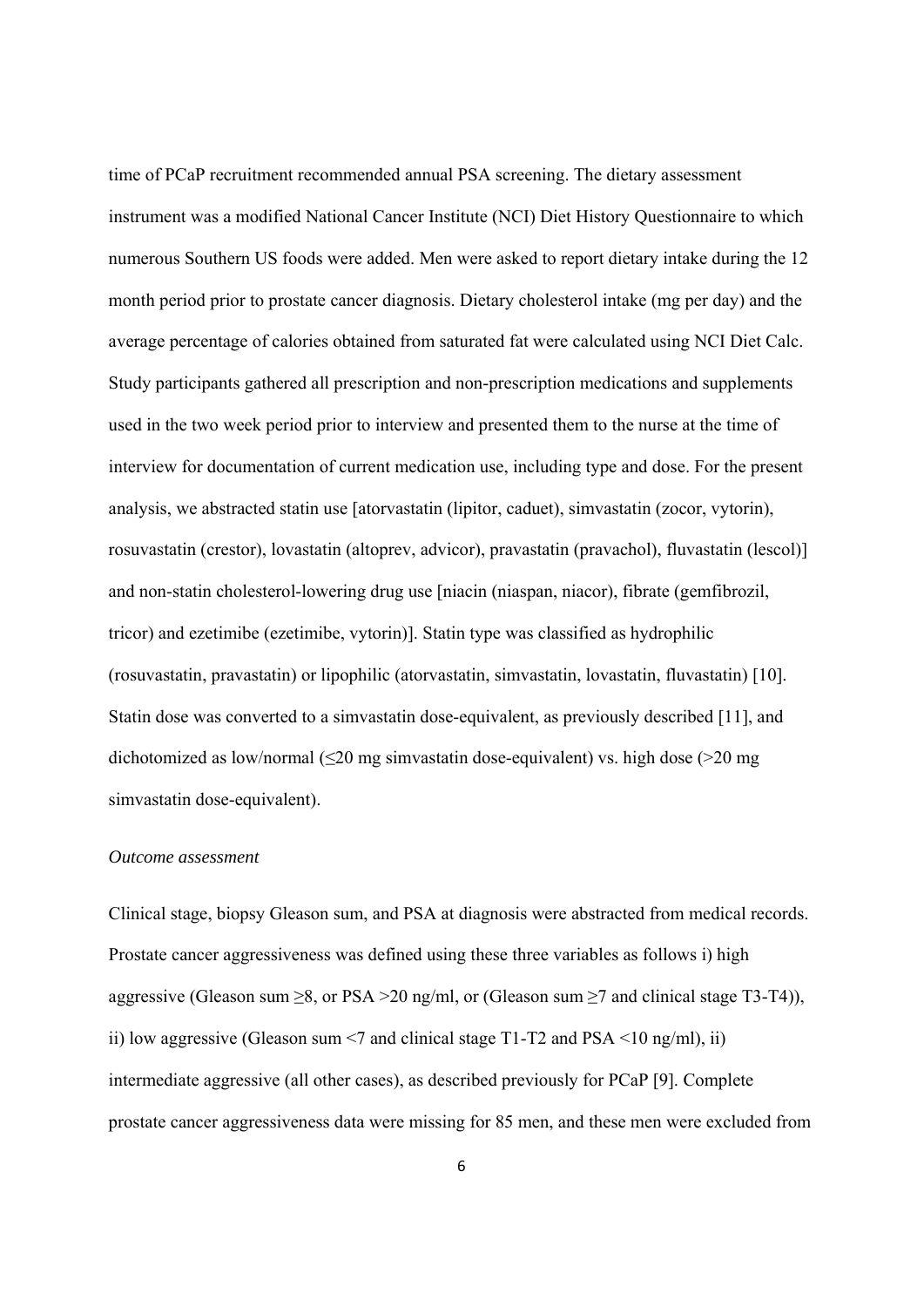our analysis. We also excluded men who were missing body mass index (BMI;  $n=21$ ), smoking status ( $n=1$ ) and PSA screening history (ever/never;  $n=196$ ), resulting in 1,955 research subjects (n=1,037 CA and n=918 AA) eligible for the present analysis.

#### *Statistical analysis*

We examined differences in patient and tumor characteristics between CA and AA men, and between statin users and non-users, using chi-square tests for categorical variables, student's ttests for continuous, normally-distributed variables and rank sum tests for continuous nonnormally distributed variables.

Multivariable logistic regression was used to examine the association between statin use, dose and type, and prostate cancer aggressiveness (high vs. low/intermediate). We utilized a directed acyclic graph to select covariates and then performed backwards selection to build our final model which included age (continuous), race (AA, CA), site (NC, LA), BMI (continuous, logtransformed), cholesterol intake (continuous, log-transformed), percent calories from saturated fat (continuous), smoking status (never, former, current), and PSA screening history (never, ever). When examining associations between hydrophilic statins and prostate cancer aggressiveness, we excluded lipophilic statin users, and *vice versa*. We conducted a sensitivity analysis excluding men who used non-statin cholesterol-lowering drugs (22% of statin users and 7% of statin non-users). We also explored the effect of additionally adjusting models for frequency of PSA screening (never, ≤one PSA test per year, >one PSA test per year (in place of PSA screening history ever/never)), education level (less than high school, high school graduate, college graduate or some college), annual household income (<\$20,000, \$20,000-\$50,000, \$50,000-\$80,000, >\$80,000), and family history of prostate cancer in a first degree relative (yes,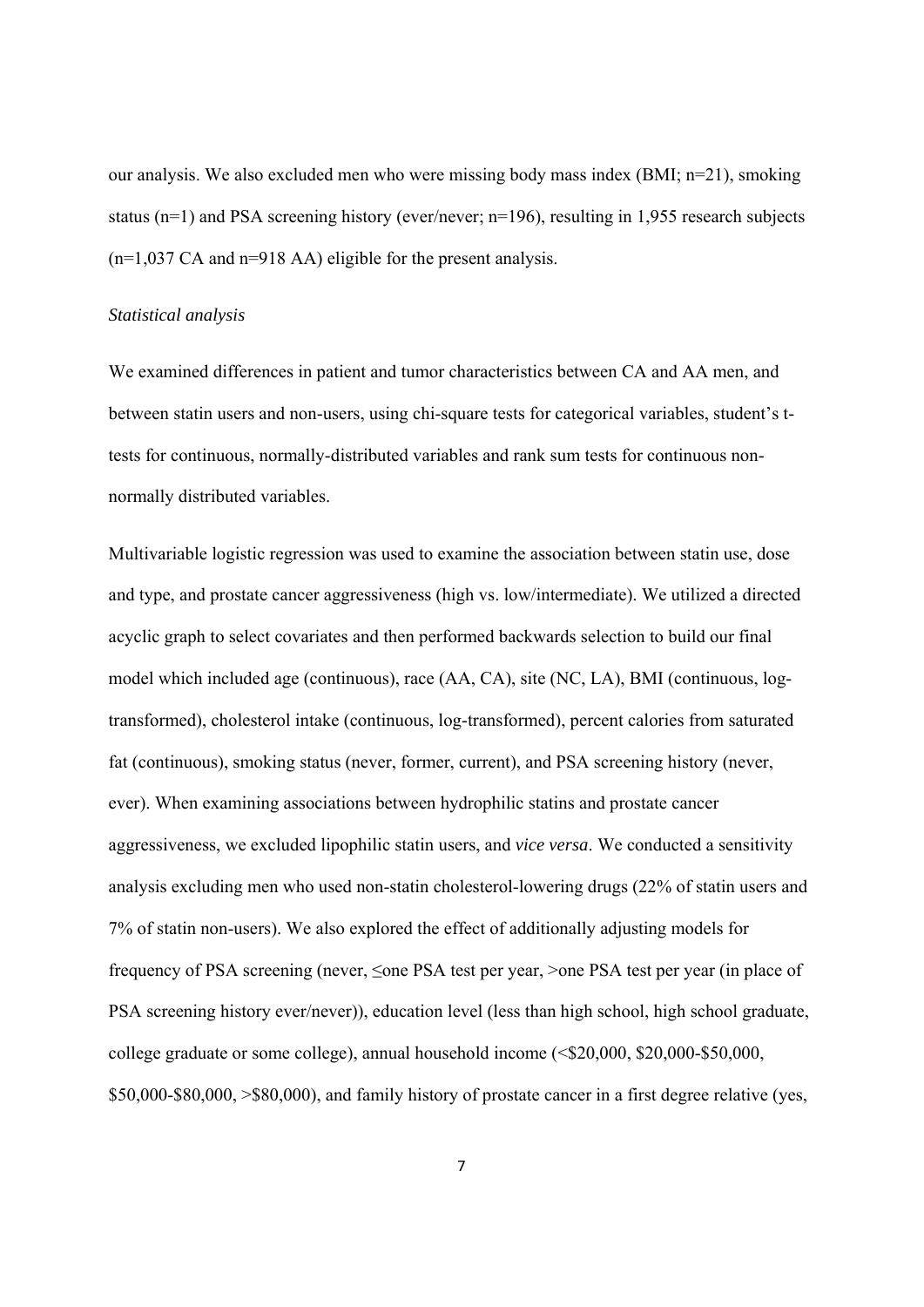no), in the subset of men for whom all of these data were available (n=1,507). In order to examine smoking status and PSA screening frequency as potential effect modifiers of the association between statin use and prostate cancer aggressiveness, we conducted stratified analysis by each of these health-seeking behaviors. We tested for interaction between smoking status and statin use for predicting prostate cancer aggressiveness by incorporating a cross product term into the logistic regression model, and testing its significance using the Wald test. Statistical analyses were performed using Stata 13.1 (Stata, Corp., College Station, TX, USA). Statistical significance was two-sided with  $p < 0.05$ .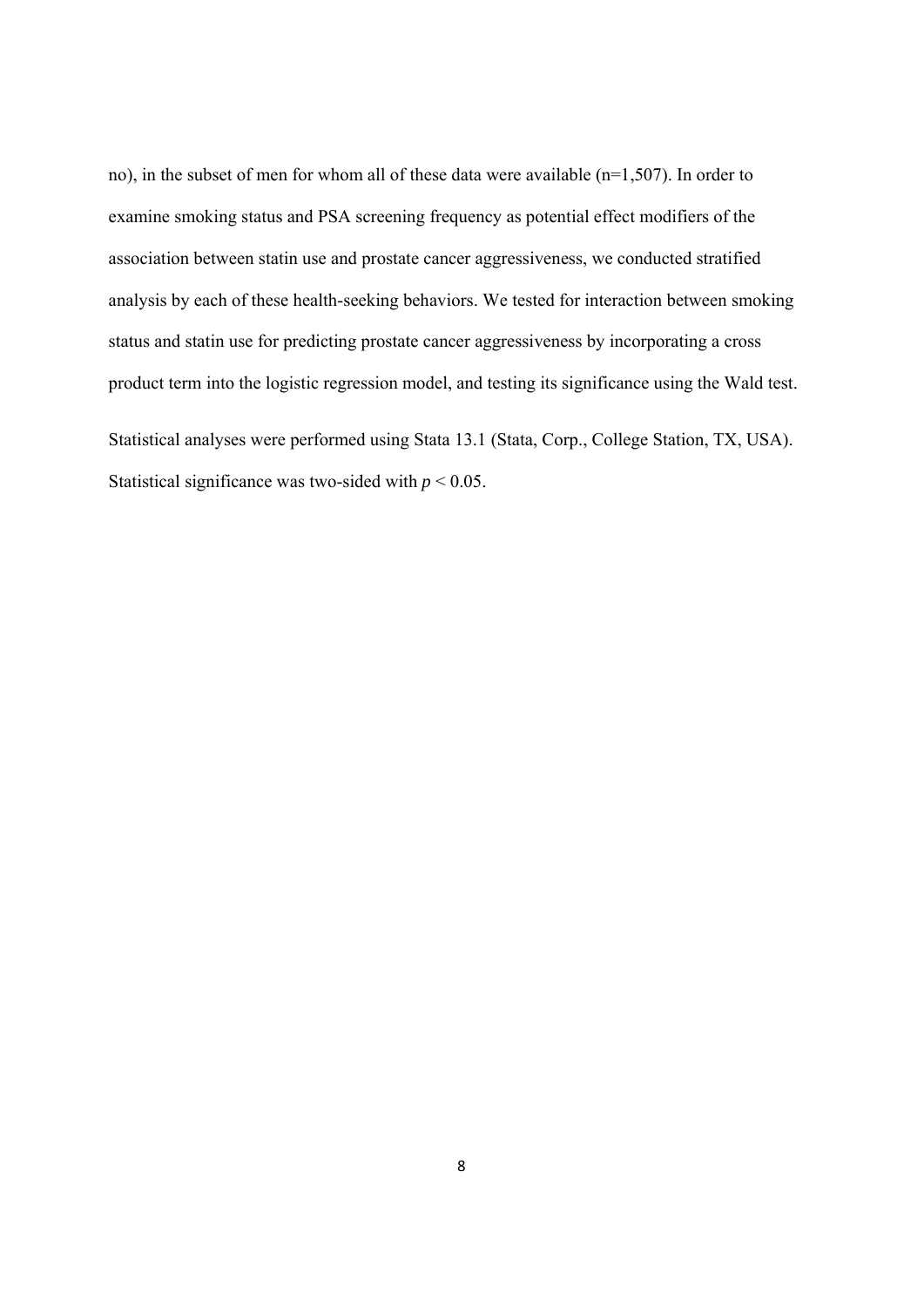## **Results**

## *Characteristics of study participants by race*

Incident prostate cancer cases in this study included 1,037 CAs (n=487 from NC and n=550 from LA) and 918 AAs (n=424 from NC and n=494 from LA; Table 1). AAs were younger at diagnosis than CAs  $(62 \text{ vs. } 64 \text{ mean years of age}; p \leq 0.0001)$ . While clinical stage did not differ by race ( $p=0.863$ ), AAs had a higher median PSA level than CAs (6.3 vs. 5.2 ng/ml;  $p<0.0001$ ; Table 1) and were more likely to have a high biopsy Gleason sum  $(\geq 4+3; 22\% \text{ vs. } 18\%;$  $p=0.025$ ) and aggressive prostate cancer (20% vs. 15%;  $p=0.003$ ).

AAs were less likely than CAs to have a history of PSA screening (64% vs. 85%; p<0.0001), although the frequency of PSA screening among screened men did not differ by race (p=0.267). While the prevalence of family history of prostate cancer in a first degree relative did not differ by race (p=0.131), AAs were less highly educated (p<0.0001), reported a lower annual household income (p<0.0001) and were more likely to be current smokers than CAs (22% vs. 9%; p<0.0001; Table 1).

The prevalence of obesity, defined as  $BMI \geq 30 \text{ kg/m}^2$ , did not differ by race (p=0.473). However, despite lower prevalence of cardiovascular disease (13% vs. 19%; p<0.0001), AAs were more likely than CAs to have co-morbid health conditions (Charlson index ≥1; 54% vs. 47%;  $p=0.001$ ), including diabetes (27% vs. 17%;  $p<0.0001$ ). In addition, AAs had higher dietary cholesterol intake (302 vs. 262 mg/day; p<0.0001), although the percentage of calories obtained from saturated fat was higher in CAs  $(11.2\% \text{ vs. } 10.0\%; \text{ p} < 0.0001; \text{ Table 1}).$ 

*Characteristics of study participants by statin use*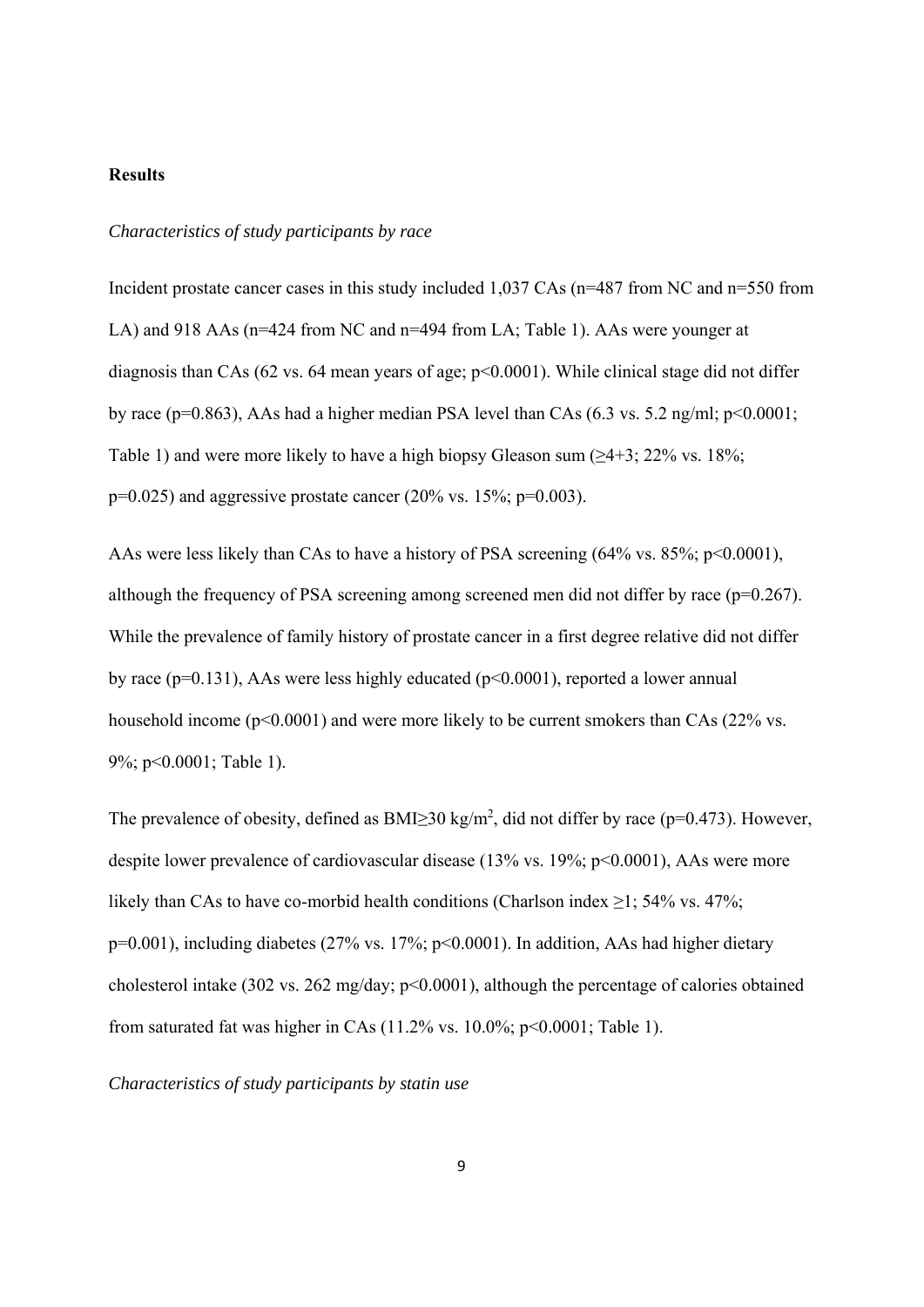Of a total of 1,955 patients, 729 (37%) were statin users at the time of interview, with the majority of statin users taking either simvastatin (38%) or atorvastatin (34% ), and the remainder using rosuvastatin (10%), pravastatin (9%), lovastatin (5%) or fluvastatin (2%). Statin type or dose did not differ by race (data not shown). Statin users were older than non-users (65 vs. 62 mean years of age at diagnosis;  $p<0.0001$ ), and were more likely to be CA (57% vs. 43%; p=0.006). While there were no significant differences in biopsy Gleason sum or clinical stage by statin use (p=0.105 and p=0.089, respectively), statin users had lower median PSA level (5.3 vs. 5.8 ng/ml; p=0.0001) and a lower frequency of aggressive prostate cancer (15% vs. 19%; p=0.016; Table 2).

Statin users were more likely to report a history of PSA screening, relative to non-users (85% vs. 72%; p<0.0001), although the frequency of PSA screening among screened men did not differ by statin use ( $p=0.198$ ). While there was no difference in the prevalence of family history of prostate cancer, level of education or annual household income by statin use (all p>0.198), statin users were less likely to be current smokers (11% vs. 18%; p<0.0001; Table 2).

Relative to non-users, statin users were more likely to be obese (BMI $\geq$ 30 kg/m<sup>2</sup>; 44% vs. 34%;  $p \le 0.0001$ ) and have a co-morbid condition (Charlson index  $\ge 1$ ; 62% vs. 42%; p $\le 0.0001$ ), including diabetes (31% vs. 15%,  $p<0.0001$ ) and cardiovascular disease (29% vs. 8%; p<0.0001). However, statin users had lower dietary cholesterol intake (269 vs. 288 mg/day; p=0.0002), although there was no difference in the percentage of calories obtained from saturated fat between statin users and non-users ( $p=0.564$ ). Use of non-statin cholesterollowering drugs (niacin, fibrates or ezetimibe) was higher among statin users, relative to nonusers  $(22\% \text{ vs. } 7\%; \text{ p} < 0.0001).$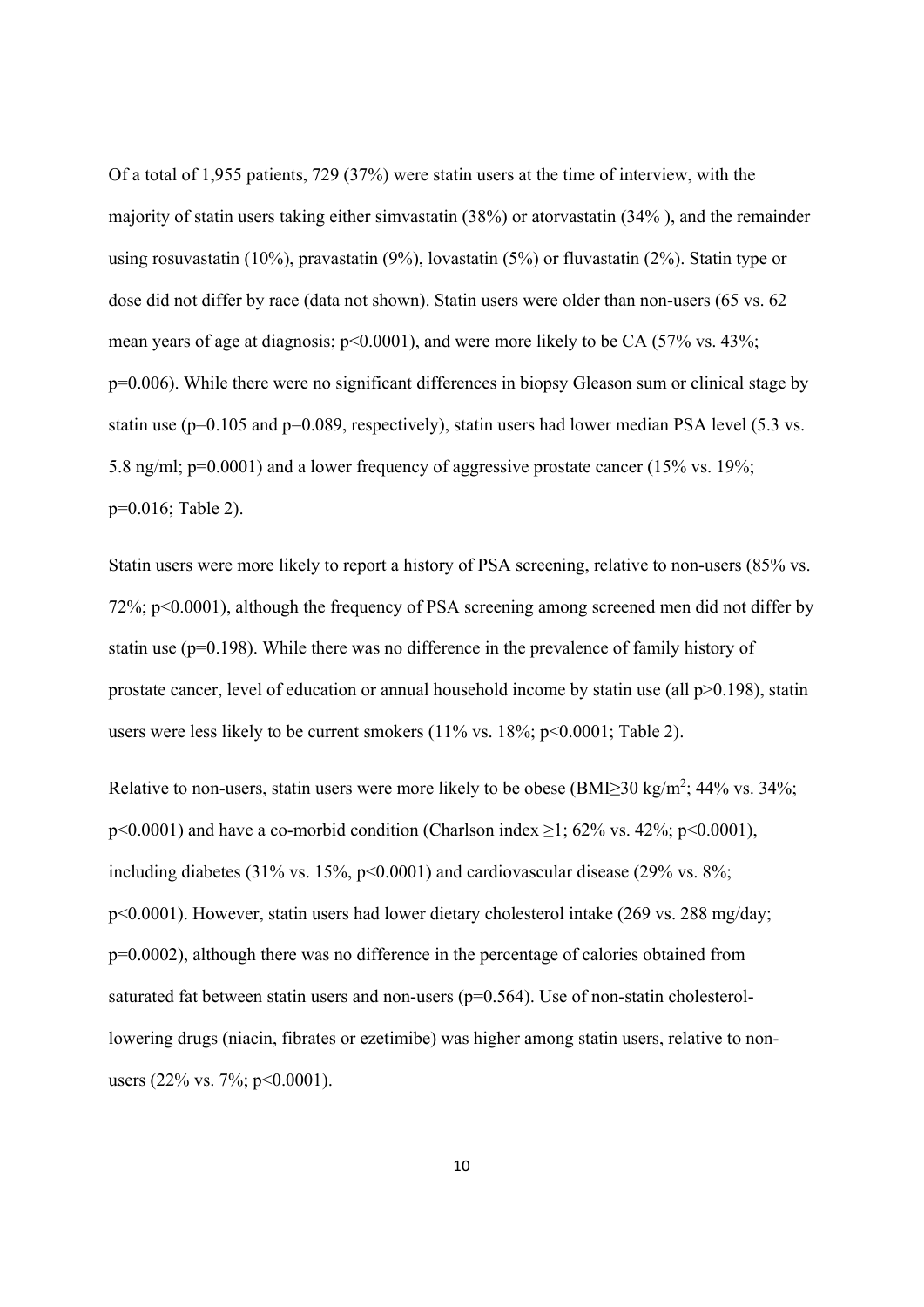We also examined differences in statin users vs. non-users stratified by race, and found that these aforementioned differences in tumor and patient characteristics between statin users and nonusers were observed in both CAs and AAs (Supplementary Table 1).

#### *Associations between statin use and prostate cancer aggressiveness*

Of 345 (18%) incident cases of aggressive prostate cancer, 109 (32%) occurred in statin users and 236 (68%) occurred in non-users. For comparison, of 1,610 (82%) incident cases of nonaggressive prostate cancer, 620 (39%) occurred in statin users and 990 (61%) occurred in nonusers. After adjusting for potential confounders, statin use was associated with a significantly reduced odds ratio (OR) for aggressive prostate cancer (OR 0.70; 95% CI 0.54-0.91; Table 3), with similar effect estimates in CAs (OR 0.66; 95% CI 0.45-0.96) and AAs (OR 0.75; 95% CI 0.51-1.09), although the association in AAs was not statistically significant. We observed similar inverse associations in men taking a low/normal statin dose (OR 0.68; 95% CI 0.47-0.99) and in men taking a high statin dose (OR 0.72; 95% CI 0.52-0.98), with no evidence for a doseresponse relationship. Finally, while there was a suggestion of a stronger protective effect with hydrophilic relative to lipophilic statins (OR 0.49; 95% CI 0.27-0.88 and OR 0.74; 95% CI 0.56- 0.98, respectively), these estimates were somewhat imprecise due to low numbers of men using hydrophilic statins and should be interpreted cautiously. Excluding men using non-statin cholesterol-lowering drugs or additionally adjusting our models for PSA screening frequency, education level, annual household income and family history of prostate cancer did not alter our findings (Supplementary Tables 2 and 3, respectively).

*Impact of health-seeking behaviors on the association between statin use and prostate cancer aggressiveness*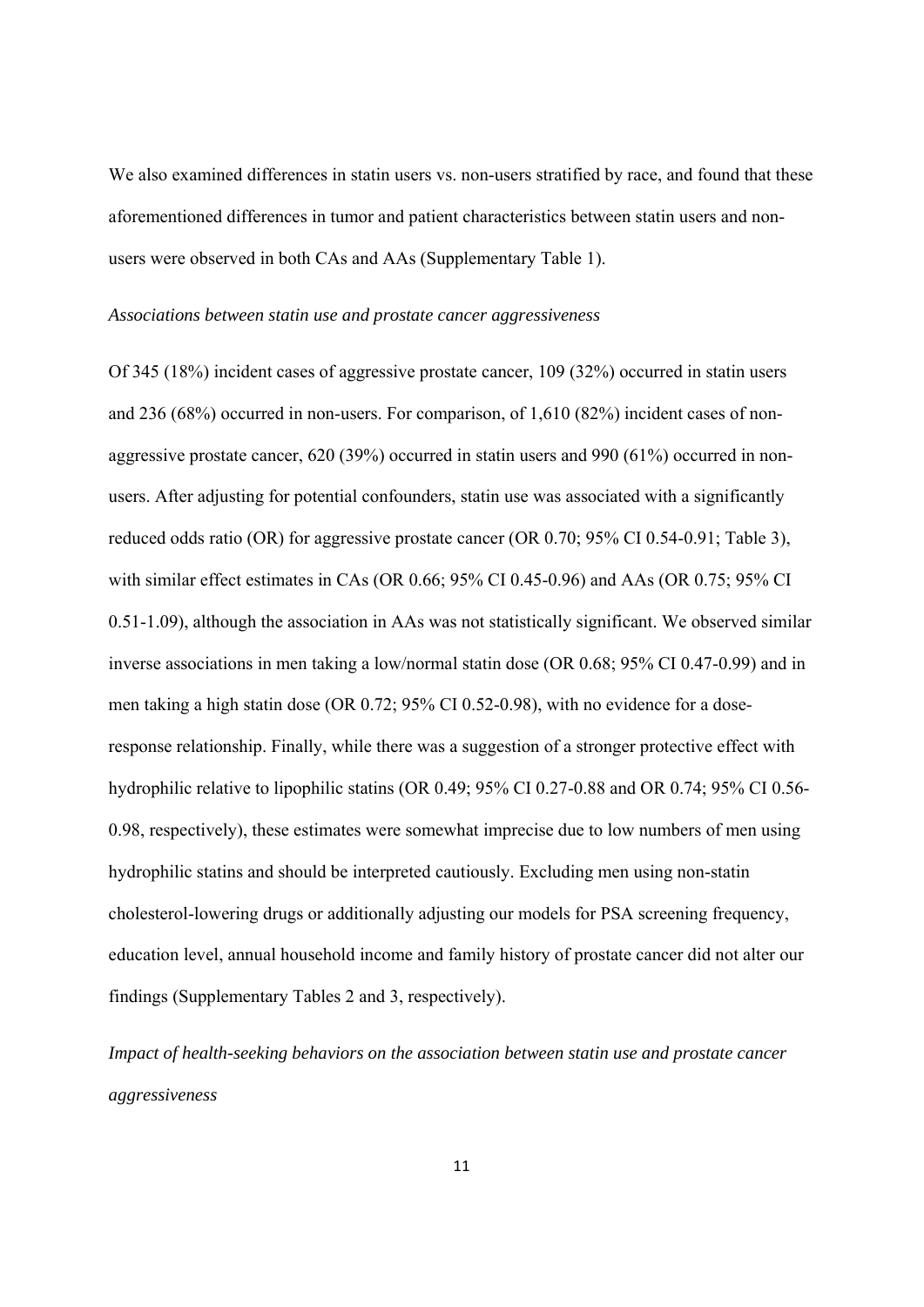In order to further explore possible PSA screening-related detection biases, we examined PSA screening frequency as an effect modifier of the association between statins and prostate cancer aggressiveness. We observed an inverse association between statin use and prostate cancer aggressiveness in men who were screened annually or less frequently (OR 0.62; 95% CI 0.42- 0.91) and a similar, albeit slightly attenuated, inverse association in men who had never undergone PSA screening (OR 0.71; 95% CI 0.43-1.18; Table 4). However, there was no evidence for an association between statin use and prostate cancer aggressiveness in men who were screened more frequently than once a year (OR 1.19; 95% CI 0.54-2.63).

Smoking increases low-density and total cholesterol levels and decreases high-density cholesterol levels [12, 13], potentially offsetting the cholesterol-lowering effect of statin use. Indeed, we found no association between statin use and prostate cancer aggressiveness in current smokers (OR 1.27; 95% CI 0.67-2.41). In contrast, there was a strong inverse association between statin use and prostate cancer aggressiveness in never smokers (OR 0.43; 95% CI 0.25- 0.74), with a slightly attenuated protective effect in former smokers (OR 0.77; 95% CI 0.54-1.09; Table 5), and a significant interaction between smoking status and statin use in predicting prostate cancer aggressiveness (Wald test; p=0.0003).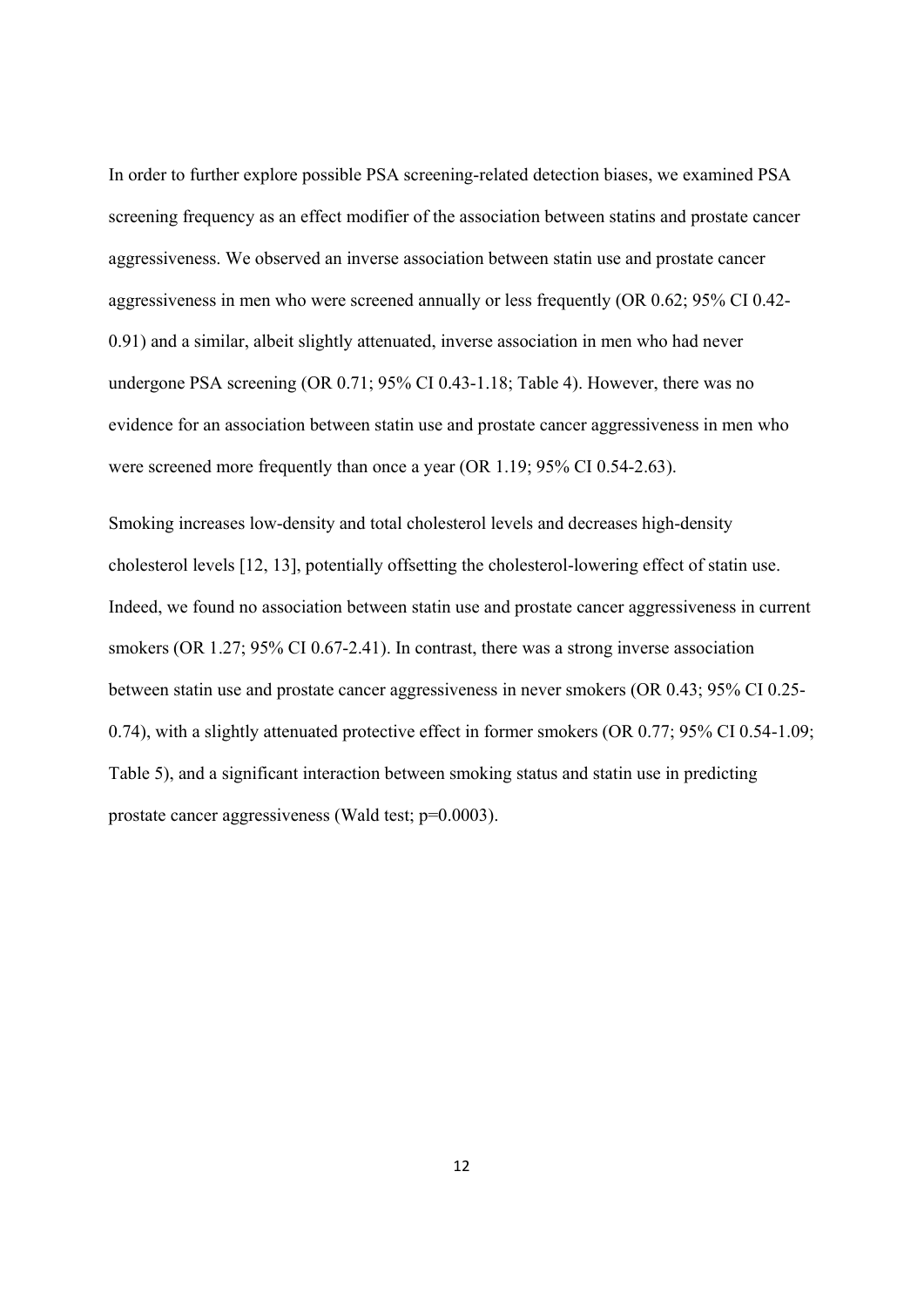## **Discussion**

Using data from the population-based North Carolina-Louisiana Prostate Cancer Study, we report an inverse association between statin use and aggressive prostate cancer. These findings are in agreement with the  $\approx$ 20-25% reduced risk of aggressive prostate cancer in statin users relative to non-users reported by two meta-analyses [5, 8]. As such, our findings strengthen existing rationale to explore a role for statins in aggressive prostate cancer prevention.

One important consideration when studying the impact of statin use on prostate cancer aggressiveness is that detection bias arising from higher rates of PSA screening in statin users could produce an inverse association with aggressive disease, irrespective of a causal relationship [14, 15]. In the present study, we found that adjusting our models for PSA screening frequency did not substantially impact our estimates. However, analyses stratified by PSA screening frequency showed a null association between statin use and prostate cancer aggressiveness in men who were screened more often than once a year, potentially attributable to underlying health issues which may have driven the higher-than-recommended frequency of PSA screening in this group. On the other hand, we observed a similar magnitude of inverse association between statin use and prostate cancer aggressiveness in men screened at low or recommended frequency (i.e., annually) and in unscreened men, suggesting that the association between statin use and prostate cancer aggressiveness cannot be completely explained by PSA screening-related detection bias. In support of these findings, inverse associations between statin use and aggressive prostate cancer have been reported both in European populations with very low screening rates [16] and in US populations with higher screening rates [17]. Moreover, an analysis of simulated datasets with different PSA screening frequencies suggested that detection bias is unlikely to explain the association between statin use and reduced risk of aggressive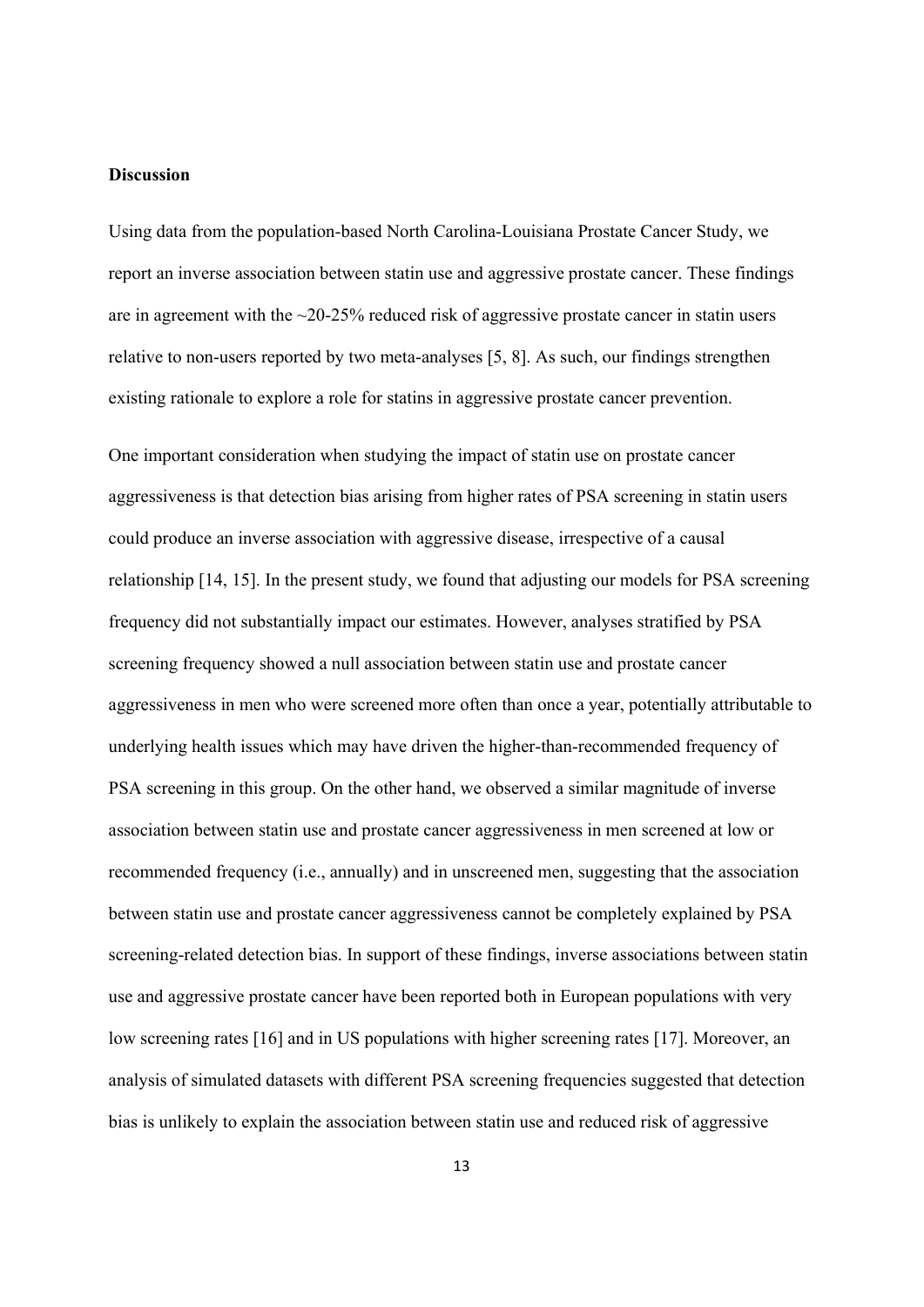prostate cancer [15]. As such, while the potential for detection bias should be considered, our findings, in addition to those from populations with different PSA screening frequencies [19], support a true association between statin use and aggressive prostate cancer.

In addition to differences in PSA screening behaviors, characteristics of statin users differ from those of non-users in a variety of ways. Data from the present study show that obesity and diabetes, both associated with increased prostate cancer-specific mortality [20, 21], were more prevalent among statin users. On the other hand, we observed that statin use was associated with health-seeking behaviors, as indicated by the higher prevalence of PSA screening, lower prevalence of smoking and reduced dietary cholesterol intake, relative to non-users. These health-seeking behaviors themselves have been associated with reduced risk of aggressive prostate cancer [14, 22-26], potentially giving rise to a "healthy-user" bias whereby the association between statin use and prostate cancer aggressiveness could be explained by the health-seeking behaviors of statin users, and not statin use *per se* [27]. In the present analysis, we found that adjusting our models for these health-seeking behaviors did not substantially impact our estimates. However, analyses stratified on smoking status revealed a strong inverse association between statin use and prostate cancer aggressiveness in never smokers, a slightly attenuated effect in former smokers, and no association in current smokers. Given that the impact of statins on prostate cancer may be mediated at least in part via their cholesterol-lowering properties [18], a smoking-related increase in cholesterol level [12, 13] could potentially offset the protective effect of statins on prostate cancer aggressiveness. If confirmed in future studies, these findings may highlight the importance of smoking cessation to maximize the protective effect of statins on prostate cancer aggressiveness, in addition to the established role of smoking cessation in cardiovascular disease risk reduction.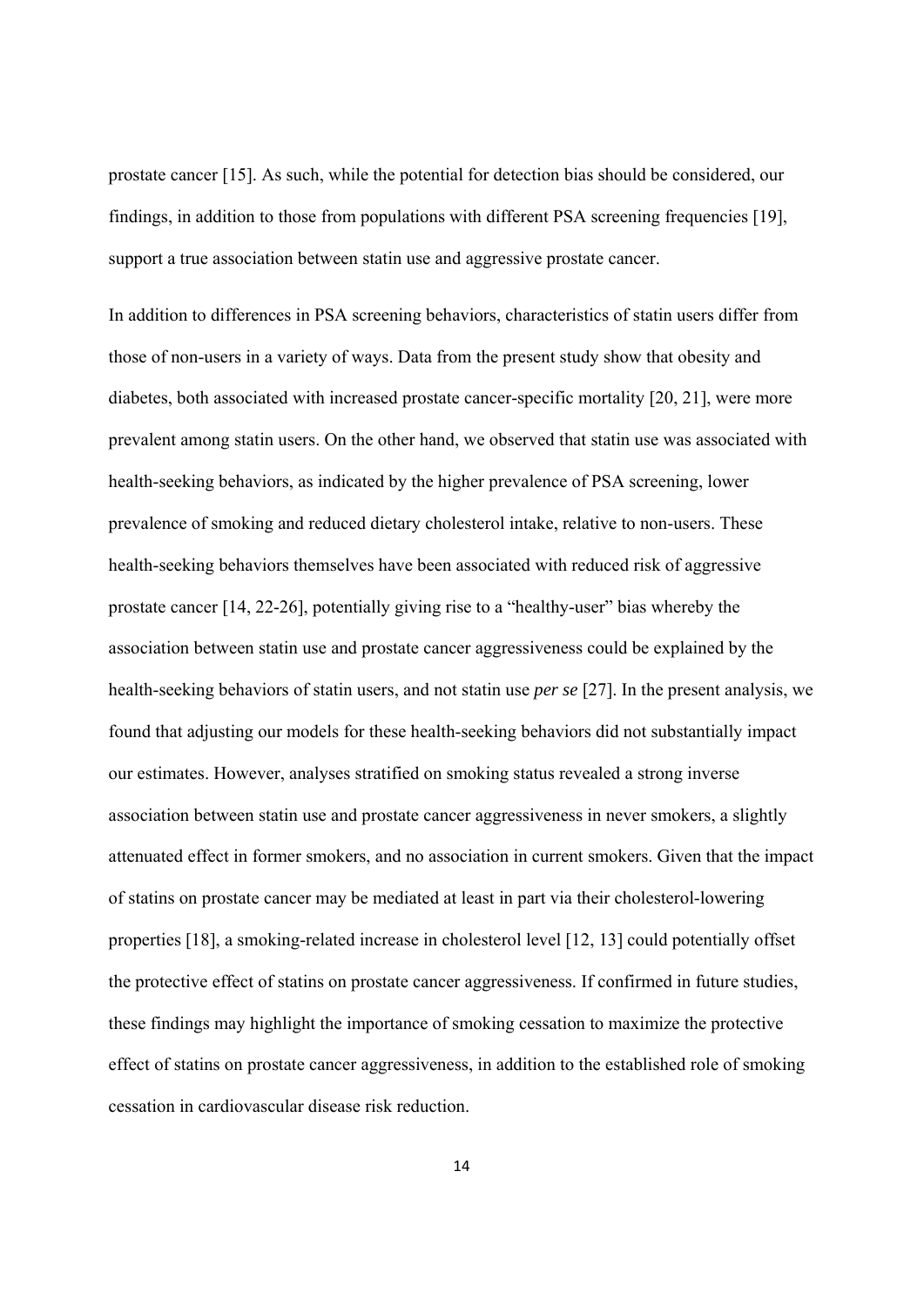Our findings should be considered in light of the strengths and limitations of this study. First, statin use was captured at the time of interview, with no information regarding the timing of statin initiation relative to prostate cancer diagnosis. However, given that the majority of our study population was interacting with the health care system prior to prostate cancer diagnosis (75% of individuals had a history of PSA screening), it is likely that the majority of men indicated for statin therapy would have initiated statins before diagnosis. Indeed, a previous study reported similar rates of statin use before and after prostate cancer diagnosis [28], suggesting that the majority of post-diagnosis statin users were also users prior to diagnosis. Moreover, any potential misclassification of unexposed individuals (i.e., pre-diagnosis non-users who initiated statin use after diagnosis) as exposed individuals (i.e., pre-diagnosis statin users) would likely bias our estimates towards the null. As such, our study may have underestimated the strength of the association between pre-diagnosis statin use and prostate cancer aggressiveness. In addition, while we did not have access to data for duration of use or adherence to statin therapy, the type and dose of statin and non-statin cholesterol-lowering drugs was documented by a trained nurse, thus improving the accuracy of our exposure data. Second, while serum cholesterol measurements were unavailable, dietary cholesterol and saturated fat intake was available for all study participants, and these dietary factors are important determinants of serum cholesterol level [29]. Third, observational studies examining the association between statin use and prostate cancer are susceptible to confounding by indication, given that statin use is not randomized. However, an important strength of this study is our comprehensive assessment of clinical and demographic characteristics, in addition to health-seeking behaviors of statin users and non-users, and adjustment for these potential confounders in our analysis.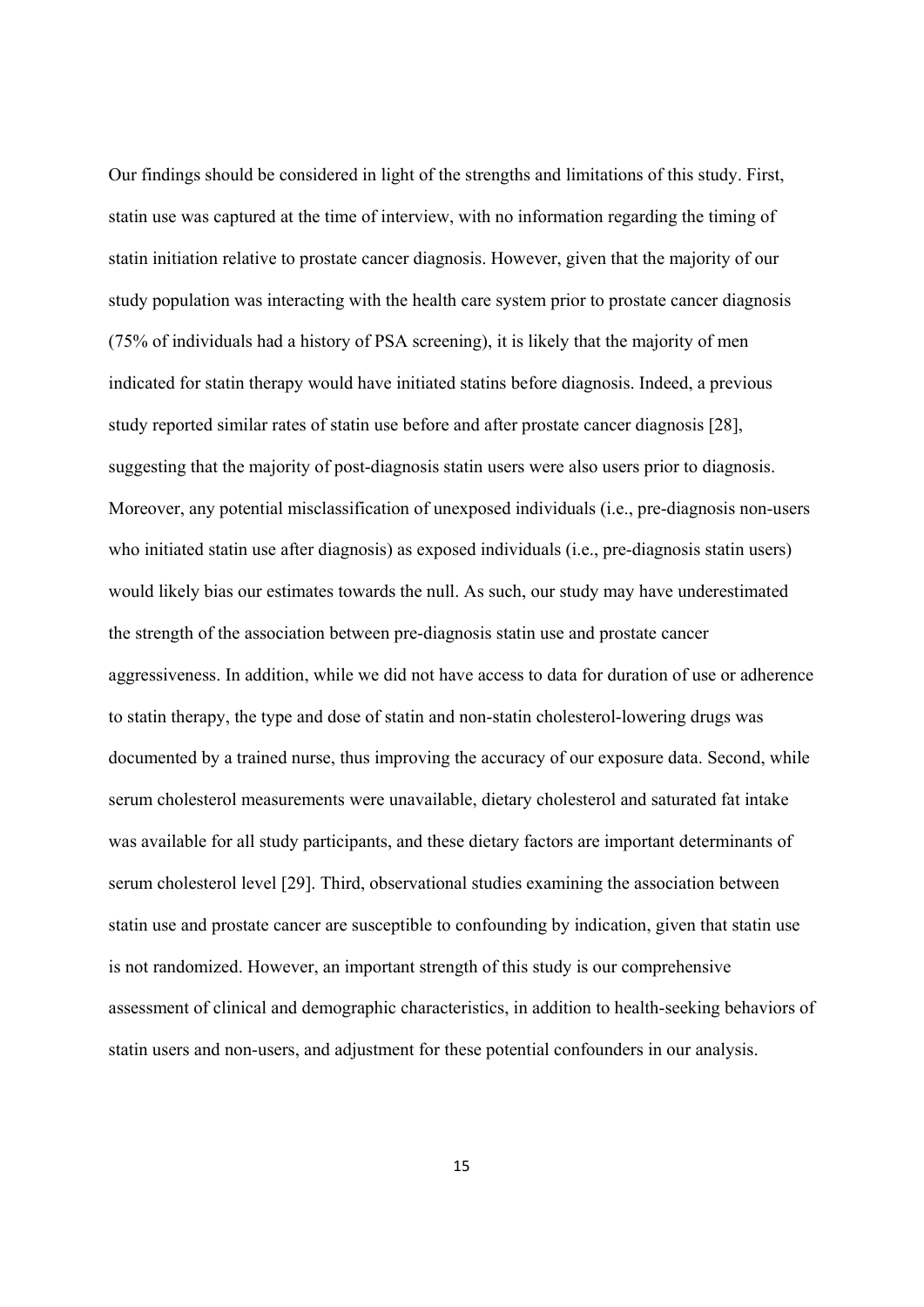In summary, we report an inverse association between statin use and aggressive prostate cancer in both Caucasians and African Americans. Differences in patient characteristics and healthseeking behaviors by statin use should be an important consideration for future observational studies of statin use and prostate cancer, although our findings suggest that detection bias arising from higher rates of PSA screening in statin users does not entirely explain the inverse association between statin use and prostate cancer aggressiveness. The stronger protective effect of statin use in non-smokers requires confirmation in other studies, but suggests that increased efforts to reduce smoking rates in this population are warranted. Statins are well-tolerated, costeffective and widely-prescribed cholesterol-lowering drugs, with proven benefits for cardiovascular disease prevention [30]. Given that cardiovascular disease and cancer are the two most common causes of mortality in the US [31], with prostate cancer the second most common cause of cancer death in US men [1], understanding the role of statins in aggressive prostate cancer prevention will have important public health impact.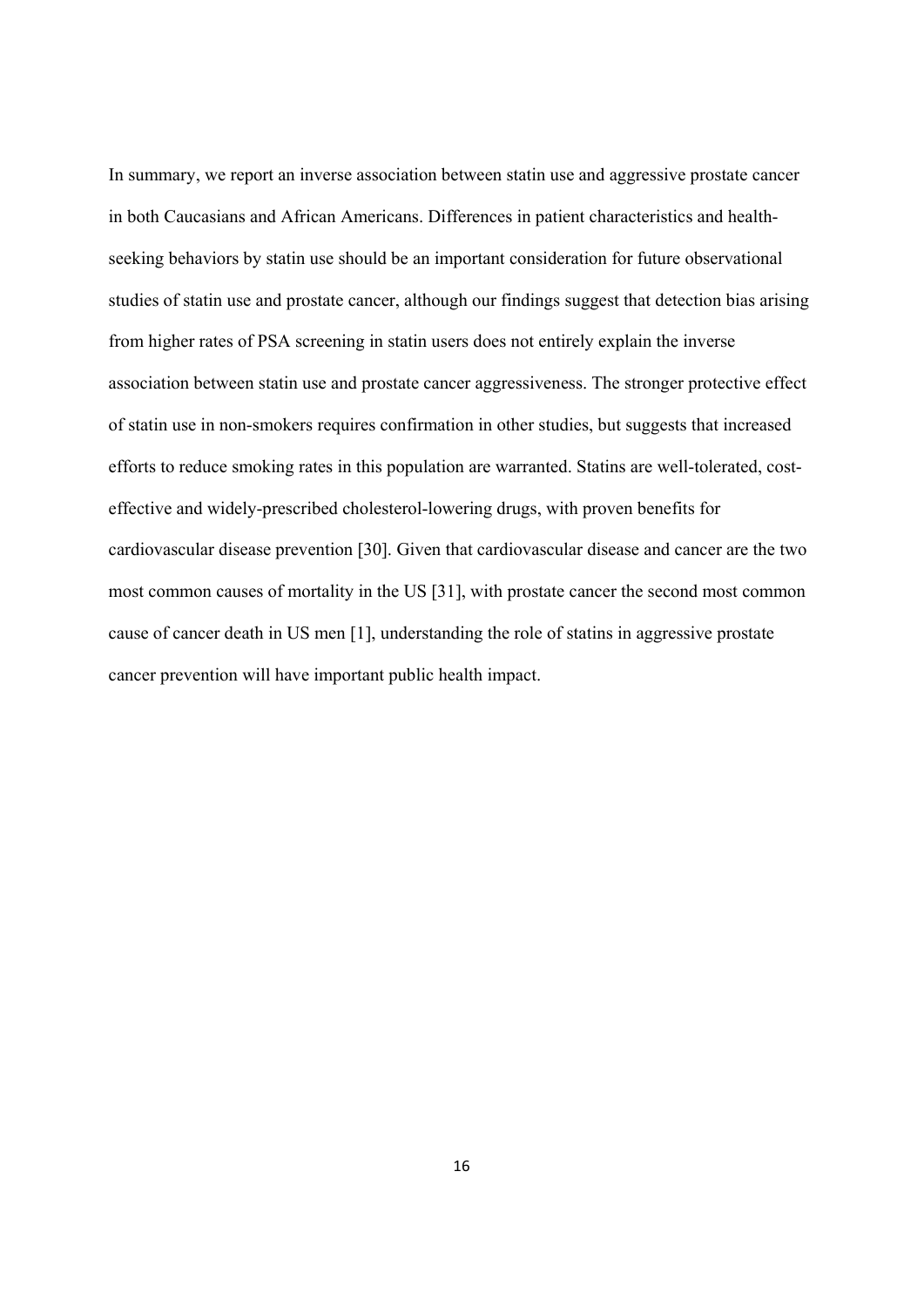**Acknowledgements:** The North Carolina - Louisiana Prostate Cancer Project (PCaP) is carried out as a collaborative study supported by the Department of Defense contract DAMD 17-03-2- 0052. The authors thank the staff, advisory committees and research subjects participating in the PCaP study for their important contributions.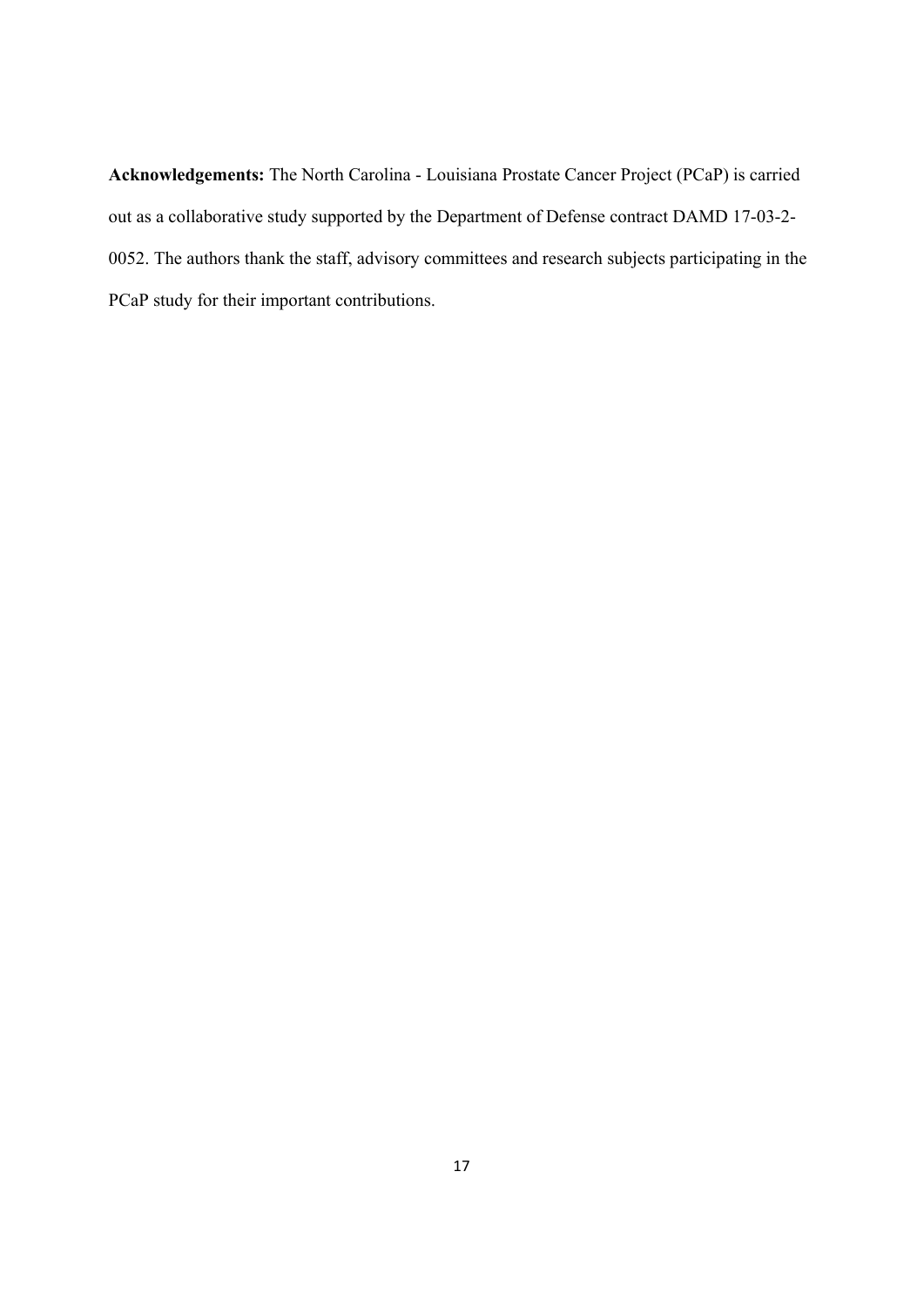## **References**

- 1. Siegel R, Ma J, Zou Z, Jemal A. Cancer statistics, 2014*.* CA Cancer J Clin 2014; 64:9-29.
- 2. Daskivich TJ, Fan KH, Koyama T, Albertsen PC, Goodman M, Hamilton AS, et al. Prediction of long-term other-cause mortality in men with early-stage prostate cancer: results from the Prostate Cancer Outcomes Study*.* Urology 2015; 85:92-100.
- 3. Gu Q P-RR, Burt VL, Kit BK. Prescription cholesterol-lowering medication use in adults aged 40 and over: United States, 2003-2012. NCHS data brief, no 177. Hyattsville, MD: National Center for Health Statistics. 2014.
- 4. Dale KM, Coleman CI, Henyan NN, Kluger J, White CM. Statins and cancer risk: a meta-analysis*.* JAMA 2006; 295:74-80.
- 5. Bonovas S, Filioussi K, Sitaras NM. Statin use and the risk of prostate cancer: A metaanalysis of 6 randomized clinical trials and 13 observational studies*.* Int J Cancer 2008; 123:899-904.
- 6. Kuoppala J, Lamminpaa A, Pukkala E. Statins and cancer: A systematic review and meta-analysis*.* Eur J Cancer 2008; 44:2122-32.
- 7. Browning DR, Martin RM. Statins and risk of cancer: a systematic review and metaanalysis*.* Int J Cancer 2007; 120:833-43.
- 8. Bansal D, Undela K, D'Cruz S, Schifano F. Statin use and risk of prostate cancer: a metaanalysis of observational studies*.* PLoS One 2012; 7:e46691.
- 9. Schroeder JC, Bensen JT, Su LJ, Mishel M, Ivanova A, Smith GJ, et al. The North Carolina-Louisiana Prostate Cancer Project (PCaP): methods and design of a multidisciplinary population-based cohort study of racial differences in prostate cancer outcomes*.* Prostate 2006; 66:1162-76.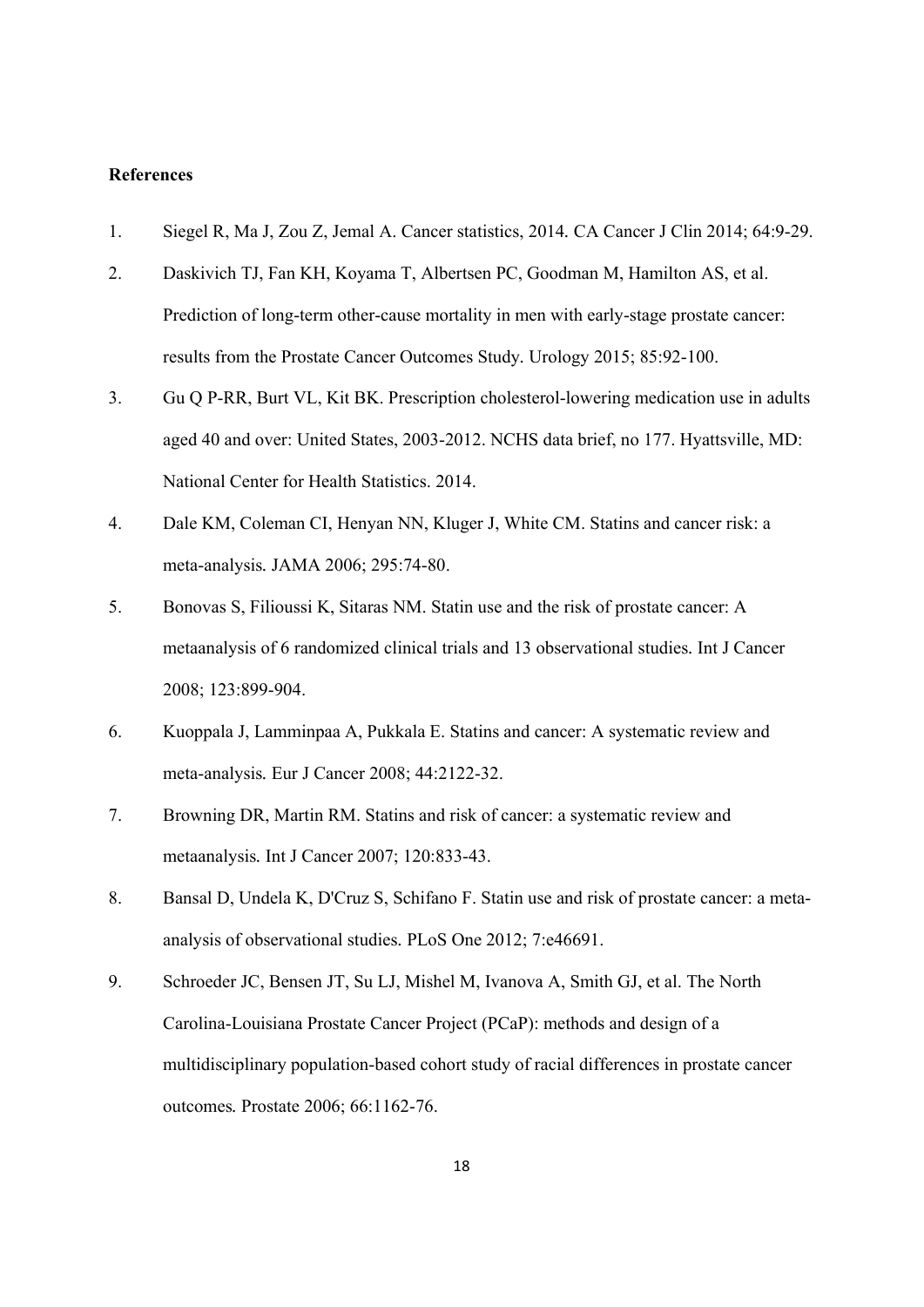- 10. Roy M, Kung HJ, Ghosh PM. Statins and prostate cancer: role of cholesterol inhibition vs. prevention of small GTP-binding proteins*.* Am J Cancer Res 2011; 1:542-61.
- 11. Hamilton RJ, Banez LL, Aronson WJ, Terris MK, Platz EA, Kane CJ, et al. Statin medication use and the risk of biochemical recurrence after radical prostatectomy: results from the Shared Equal Access Regional Cancer Hospital (SEARCH) Database*.* Cancer 2010; 116:3389-98.
- 12. Freeman DJ, Griffin BA, Murray E, Lindsay GM, Gaffney D, Packard CJ, et al. Smoking and plasma lipoproteins in man: effects on low density lipoprotein cholesterol levels and high density lipoprotein subfraction distribution*.* Eur J Clin Invest 1993; 23:630-40.
- 13. Wynder EL, Harris RE, Haley NJ. Population screening for plasma cholesterol: community-based results from Connecticut*.* Am Heart J 1989; 117:649-56.
- 14. Catalona WJ, Smith DS, Ratliff TL, Basler JW. Detection of organ-confined prostate cancer is increased through prostate-specific antigen-based screening*.* JAMA 1993; 270:948-54.
- 15. Mondul AM, Caffo B, Platz EA. Minimal detection bias in the inverse association between statin drug use and advanced prostate cancer risk: a simulation study*.* Cancer Epidemiol 2011; 35:e6-11.
- 16. Murtola TJ, Tammela TL, Lahtela J, Auvinen A. Cholesterol-lowering drugs and prostate cancer risk: a population-based case-control study*.* Cancer Epidemiol Biomarkers Prev 2007; 16:2226-32.
- 17. Platz EA, Leitzmann MF, Visvanathan K, Rimm EB, Stampfer MJ, Willett WC, et al. Statin drugs and risk of advanced prostate cancer*.* J Natl Cancer Inst 2006; 98:1819-25.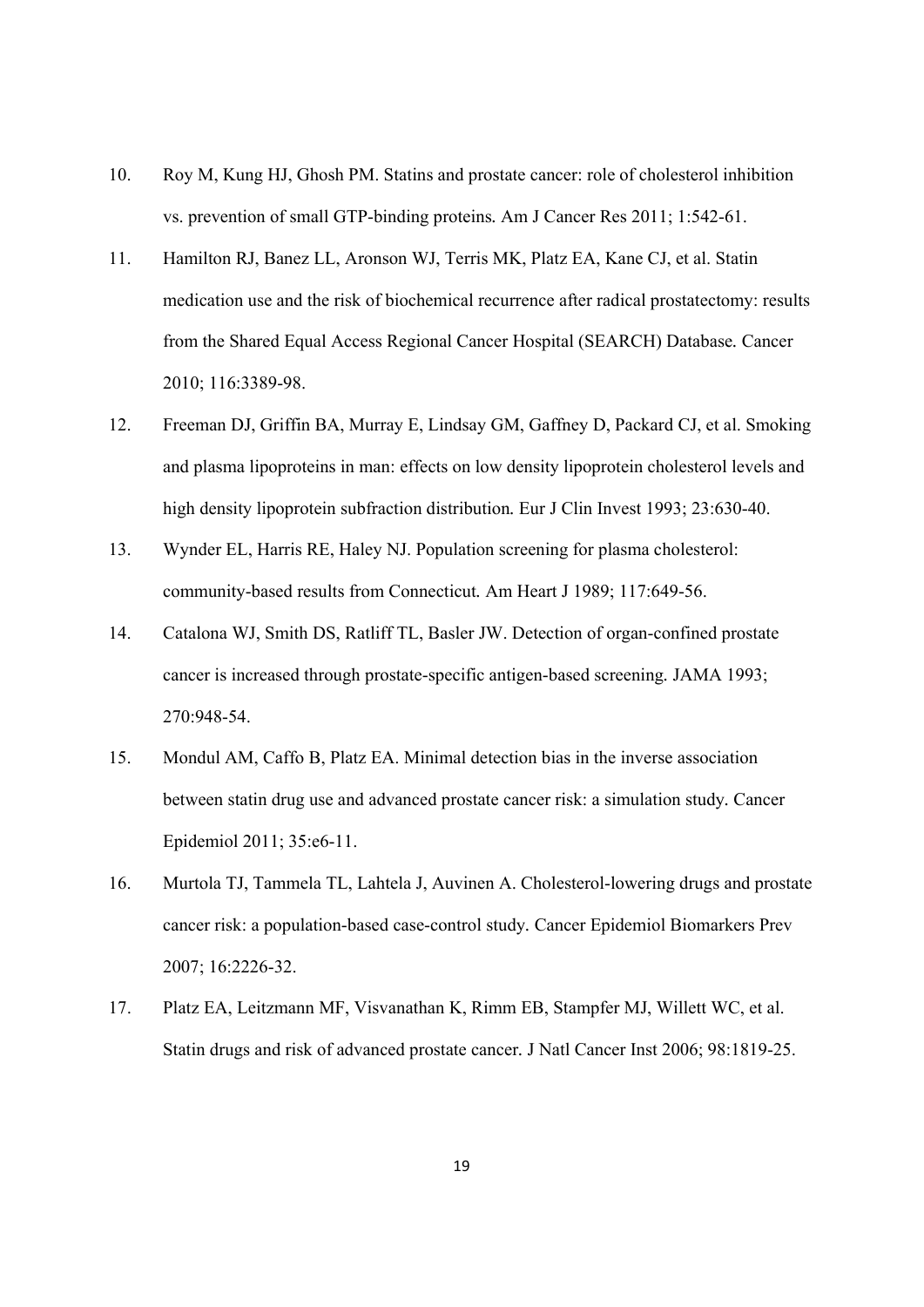- 18. Pelton K, Freeman MR, Solomon KR. Cholesterol and prostate cancer*.* Curr Opin Pharmacol 2012.
- 19. Platz EA. Epidemiologic musing on statin drugs in the prevention of advanced prostate cancer*.* Cancer Epidemiol Biomarkers Prev 2007; 16:2175-80.
- 20. Cai H, Xu Z, Xu T, Yu B, Zou Q. Diabetes mellitus is associated with elevated risk of mortality amongst patients with prostate cancer: a meta-analysis of 11 cohort studies*.* Diabetes Metab Res Rev 2014.
- 21. Allott EH, Masko EM, Freedland SJ. Obesity and prostate cancer: weighing the evidence*.* Eur Urol 2013; 63:800-9.
- 22. Mondul AM, Weinstein SJ, Virtamo J, Albanes D. Serum total and HDL cholesterol and risk of prostate cancer*.* Cancer Causes Control 2011; 22:1545-52.
- 23. Platz EA, Till C, Goodman PJ, Parnes HL, Figg WD, Albanes D, et al. Men with low serum cholesterol have a lower risk of high-grade prostate cancer in the placebo arm of the prostate cancer prevention trial*.* Cancer Epidemiol Biomarkers Prev 2009; 18:2807- 13.
- 24. Shafique K, McLoone P, Qureshi K, Leung H, Hart C, Morrison DS. Cholesterol and the risk of grade-specific prostate cancer incidence: evidence from two large prospective cohort studies with up to 37 years' follow up*.* BMC Cancer 2012; 12:25.
- 25. Farwell WR, D'Avolio LW, Scranton RE, Lawler EV, Gaziano JM. Statins and prostate cancer diagnosis and grade in a veterans population*.* J Natl Cancer Inst 2011; 103:885-92.
- 26. Zu K, Giovannucci E. Smoking and aggressive prostate cancer: a review of the epidemiologic evidence*.* Cancer Causes Control 2009; 20:1799-810.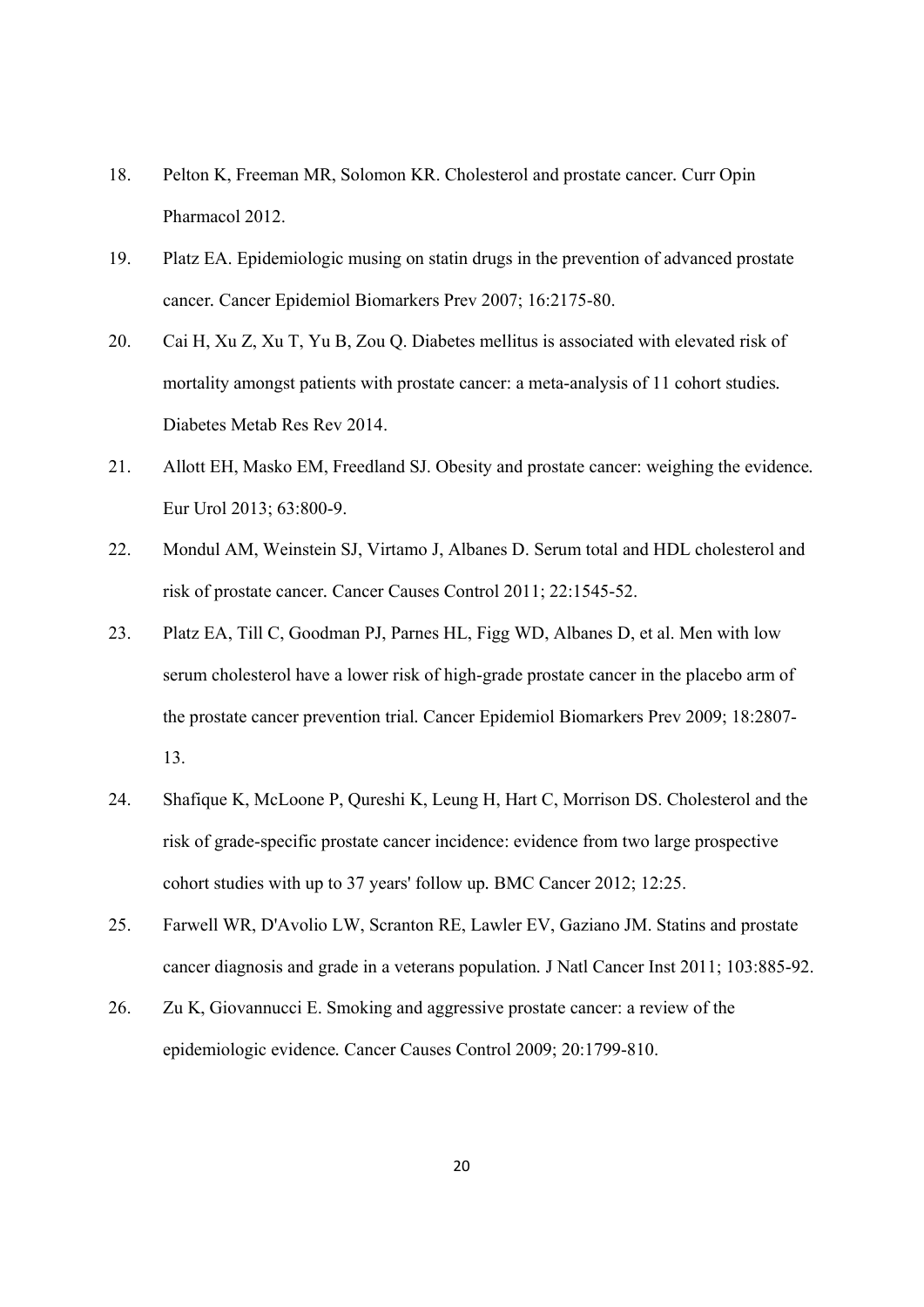- 27. Boudreau DM, Yu O, Johnson J. Statin use and cancer risk: a comprehensive review*.* Expert Opin Drug Saf 2010; 9:603-21.
- 28. Yu O, Eberg M, Benayoun S, Aprikian A, Batist G, Suissa S, et al. Use of statins and the risk of death in patients with prostate cancer*.* J Clin Oncol 2014; 32:5-11.
- 29. Third Report of the National Cholesterol Education Program (NCEP) Expert Panel on Detection, Evaluation, and Treatment of High Blood Cholesterol in Adults (Adult Treatment Panel III) final report*.* Circulation 2002; 106:3143-421.
- 30. Ridker PM, Cook NR. Statins: new American guidelines for prevention of cardiovascular disease*.* Lancet 2013; 382:1762-5.
- 31. The state of cancer care in America, 2014: a report by the American Society of Clinical Oncology*.* J Oncol Pract 2014; 10:119-42.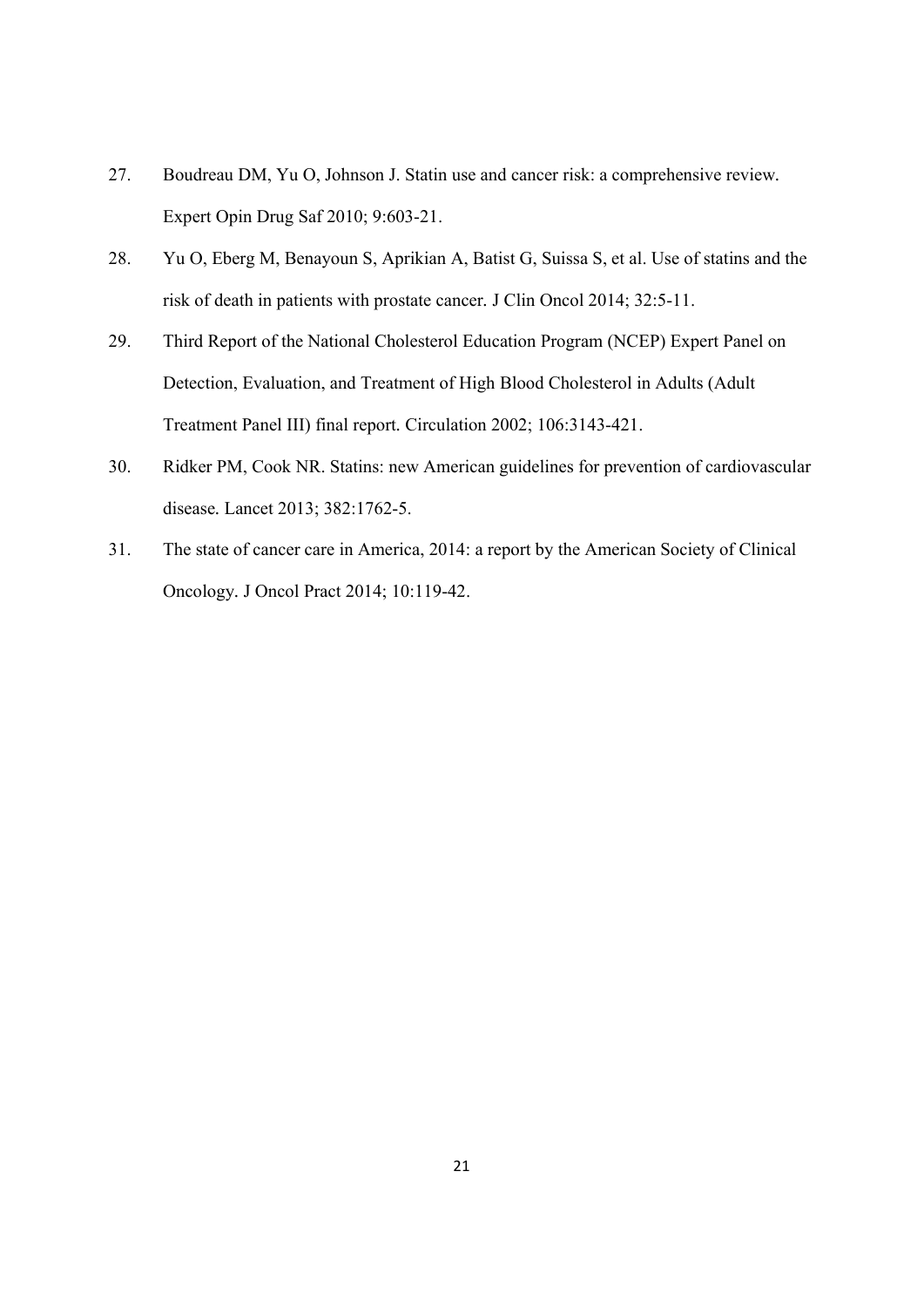|                                                                | Caucasian      | African         |          |
|----------------------------------------------------------------|----------------|-----------------|----------|
|                                                                | $(n=1,037)$    | American        | p value  |
|                                                                |                | $(n=918)$       | < 0.0001 |
| Age at diagnosis, mean (SD)<br><b>Site</b>                     | 64(8)          | 62(8)           |          |
| North Carolina                                                 | 487 (47)       | 424 (46)        |          |
| Louisiana                                                      | 550 (53)       | 494 (54)        | 0.732    |
| <b>Clinical stage</b>                                          |                |                 |          |
| T1                                                             | 580 (56)       | 517 (56)        |          |
| $T2-T4$                                                        | 457 (44)       | 401 (44)        | 0.863    |
| PSA (ng/ml), median (IQR)                                      | $5.2(4.1-7.5)$ | $6.3(4.5-10.7)$ | < 0.0001 |
| <b>Biopsy Gleason sum</b>                                      |                |                 |          |
| $3 + 4$                                                        | 846 (82)       | 709 (78)        |          |
| $\geq 4+3$                                                     | 188 (18)       | 203(22)         | 0.025    |
| Aggressive prostate cancer                                     |                |                 |          |
| Low/Intermediate                                               | 879 (85)       | 731 (80)        |          |
| High                                                           | 158(15)        | 187(20)         | 0.003    |
| <b>PSA</b> screening history                                   |                |                 |          |
| Never                                                          | 158(15)        | 328 (36)        | < 0.0001 |
| Ever                                                           | 879 (85)       | 590 (64)        |          |
| PSA screening frequency (among ever                            |                |                 |          |
| screened) <sup>a</sup>                                         |                |                 |          |
| $\leq$ 1 test per year                                         | 609 (78)       | 377(75)         | 0.267    |
| >1 test per year                                               | 171 (22)       | 123(25)         |          |
| Family history of prostate cancer (first degree                |                |                 |          |
| relative) <sup>b</sup>                                         |                |                 |          |
| No                                                             | 722 (75)       | 609 (72)        | 0.131    |
| Yes                                                            | 237(25)        | 235 (28)        |          |
| <b>Education</b>                                               |                |                 |          |
| Less than high school                                          | 96(9)          | 263(29)         |          |
| High school graduate                                           | 221 (21)       | 259 (28)        | < 0.0001 |
| College graduate or some college<br><b>Income</b> <sup>c</sup> | 720 (69)       | 395 (43)        |          |
| $<$ \$20,000                                                   | 97(10)         | 281 (33)        |          |
| \$20,000-\$50,000                                              | 281 (30)       | 323 (38)        |          |
| \$50,000-\$80,000                                              | 231 (24)       | 137(16)         | < 0.0001 |
| $>$ \$80,000                                                   | 339 (36)       | 104(12)         |          |
| <b>Smoking status</b>                                          |                |                 |          |
| Never                                                          | 382 (37)       | 279 (30)        |          |
| Former                                                         | 561 (54)       | 439 (48)        | < 0.0001 |
| Current                                                        | 94(9)          | 200(22)         |          |
| BMI $(kg/m2)$                                                  |                |                 |          |
| $<$ 30                                                         | 644(62)        | 568 (62)        |          |
| $\geq 30$                                                      | 393 (38)       | 350 (38)        | 0.917    |
| <b>Charlson co-morbidity index</b>                             |                |                 |          |
| $\boldsymbol{0}$                                               | 557 (54)       | 436 (47)        | 0.006    |

**Table 1:** Demographic and tumor characteristics of Caucasian and African American prostate cancer cases in the North Carolina-Louisiana Prostate Cancer Project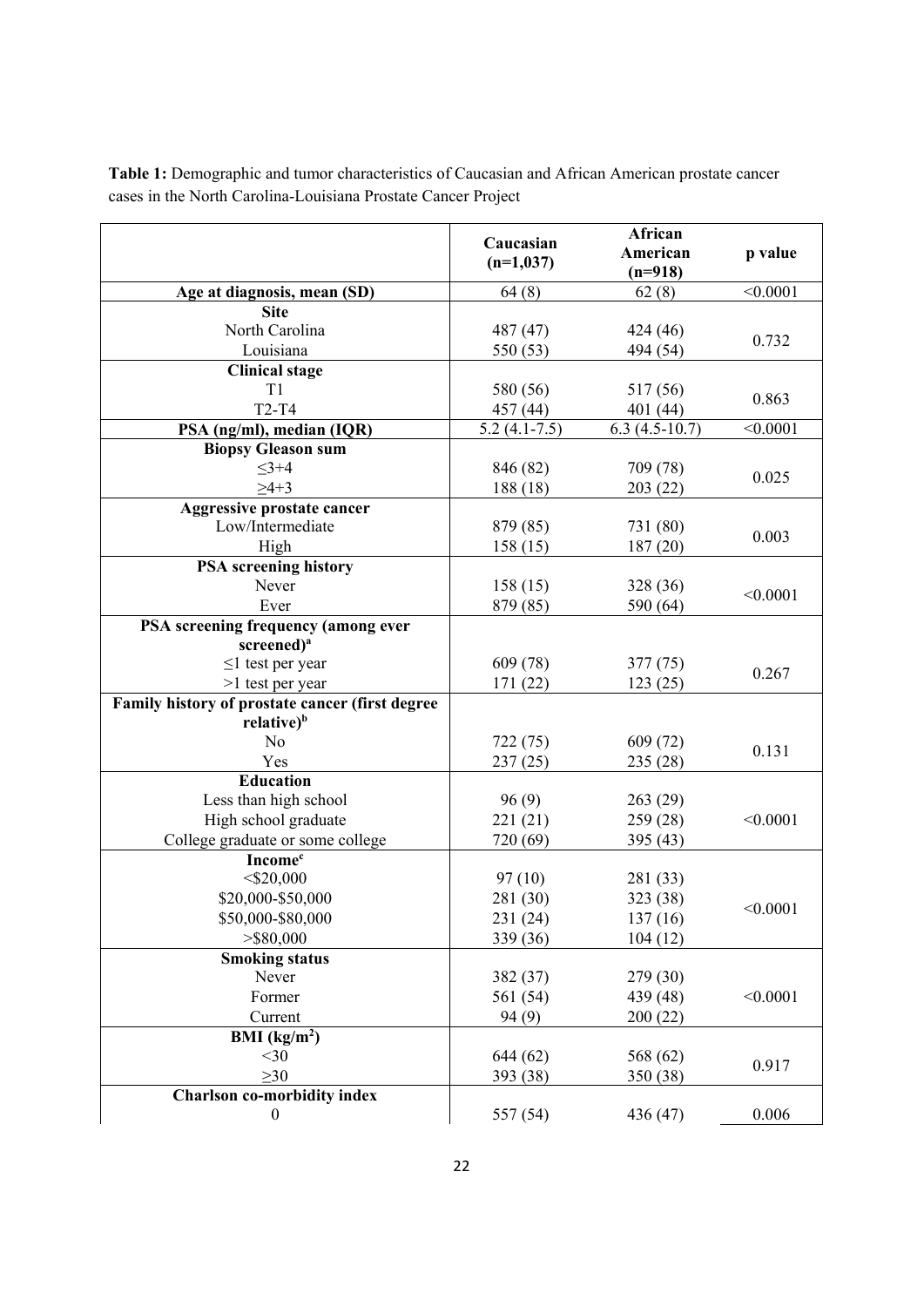| >1                                                                                                                         | 480 (46)      | 482 (53)      |          |
|----------------------------------------------------------------------------------------------------------------------------|---------------|---------------|----------|
| Cardiovascular disease                                                                                                     |               |               |          |
| No.                                                                                                                        | 840 (81)      | 795 (87)      |          |
| Yes.                                                                                                                       | 192 (19)      | 114(13)       | < 0.0001 |
| <b>Diabetes</b>                                                                                                            |               |               |          |
| No.                                                                                                                        | 863 (84)      | 676 (74)      |          |
| Yes.                                                                                                                       | 170 (16)      | 238 (26)      | < 0.0001 |
| Dietary cholesterol intake (mg/day),                                                                                       | 262 (180-355) | 302 (209-447) | < 0.0001 |
| median (IQR)                                                                                                               |               |               |          |
| Percent saturated fat intake, mean (SD)                                                                                    | 11.2(2.7)     | 10.0(2.6)     | < 0.0001 |
| Non-statin cholesterol-lowering drug use                                                                                   |               |               |          |
| None                                                                                                                       | 868 (84)      | 850 (93)      |          |
| Niacin/Fibrate/Ezetimibe                                                                                                   | 169(16)       | 68(7)         | < 0.0001 |
| <sup>a</sup> PSA screening frequency was missing for 99 Caucasian and 90 African American men; <sup>b</sup> Family history |               |               |          |

was missing for 78 Caucasian and 74 African American men; <sup>c</sup>Income was missing for 13 Caucasian and 30 African American men while 76 Caucasian and 43 African American men refused to answer this question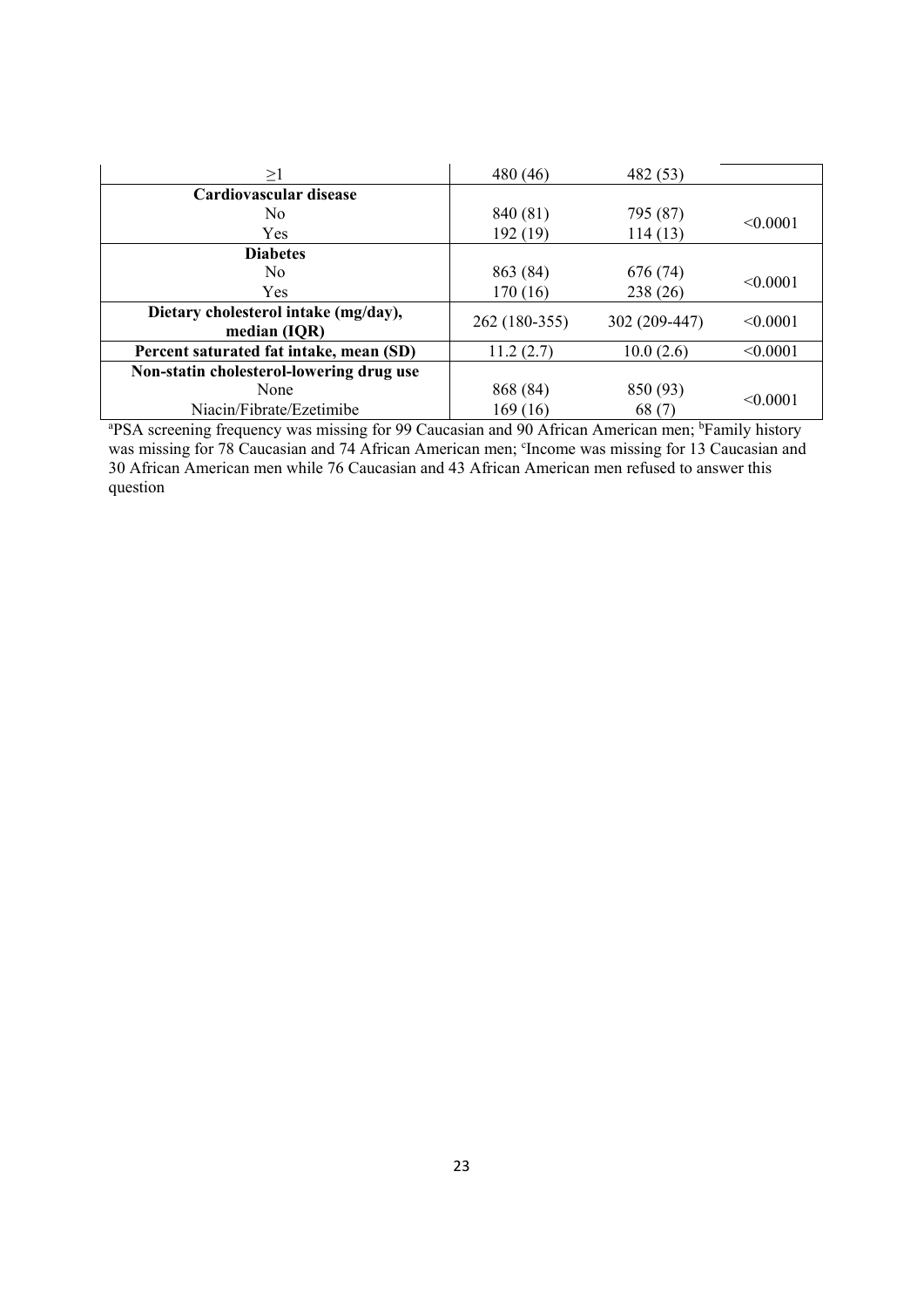|                                                                           | <b>Statin non-users</b> | <b>Statin users</b> |          |
|---------------------------------------------------------------------------|-------------------------|---------------------|----------|
|                                                                           | $(n=1,226)$             | $(n=729)$           | p value  |
| Age at diagnosis, mean (SD)                                               | 62(8)                   | 65(7)               | < 0.0001 |
| Race                                                                      |                         |                     |          |
| Caucasian                                                                 | 621(51)                 | 416 (57)            | 0.006    |
| African American                                                          | 605(49)                 | 313 (43)            |          |
| <b>Site</b>                                                               |                         |                     |          |
| North Carolina                                                            | 592 (48)                | 319(44)             | 0.052    |
| Louisiana                                                                 | 634 (52)                | 410 (56)            |          |
| <b>Clinical stage</b>                                                     |                         |                     |          |
| T1                                                                        | 706 (58)                | 391 (54)            | 0.089    |
| <b>T2-T4</b>                                                              | 520 (42)                | 338 (46)            |          |
| PSA, median (IQR)                                                         | $5.7(4.3-9.6)$          | $5.3(4.2-7.7)$      | 0.0001   |
| <b>Biopsy Gleason sum</b>                                                 |                         |                     |          |
| $\leq$ 3+4                                                                | 961 (79)                | 594 (82)            | 0.105    |
| $\geq 4+3$                                                                | 259 (21)                | 132 (18)            |          |
| Aggressive prostate cancer                                                |                         |                     |          |
| Low/Intermediate                                                          | 990 (81)                | 620(85)             | 0.016    |
| High                                                                      | 236 (19)                | 109(15)             |          |
| <b>PSA</b> screening                                                      |                         |                     |          |
| Never                                                                     | 365(30)                 | 121(17)             | < 0.0001 |
| Ever                                                                      | 861 (70)                | 608 (83)            |          |
| PSA screening frequency (among ever                                       |                         |                     |          |
| screened) <sup>a</sup>                                                    |                         |                     |          |
| $\leq$ 1 test per year                                                    | 590 (79)                | 396 (75)            | 0.098    |
| >1 test per year                                                          | 160(21)                 | 134(25)             |          |
| Family history of prostate cancer (first degree<br>relative) <sup>b</sup> |                         |                     |          |
| N <sub>o</sub>                                                            |                         |                     |          |
| Yes                                                                       | 827 (73)<br>309(27)     | 504 (76)<br>163(24) | 0.198    |
| <b>Education</b>                                                          |                         |                     |          |
| Less than high school                                                     | 293 (19)                | 120(16)             |          |
| High school graduate                                                      | 303(25)                 | 177(24)             | 0.200    |
| College graduate or some college                                          | 684 (56)                | 431 (59)            |          |
| <b>Income</b> <sup>c</sup>                                                |                         |                     |          |
| $<$ \$20,000                                                              | 246 (22)                | 132(20)             |          |
| \$20,000-\$50,000                                                         | 368 (33)                | 236 (35)            |          |
| \$50,000-\$80,000                                                         | 225(20)                 | 143(21)             | 0.403    |
| $>$ \$80,000                                                              | 287(25)                 | 156(23)             |          |
| <b>Smoking status</b>                                                     |                         |                     |          |
| Never                                                                     | 417(34)                 | 244 (33)            |          |
| Former                                                                    | 593 (48)                | 407 (56)            | < 0.0001 |
| Current                                                                   | 216 (18)                | 78 (11)             |          |
| BMI $(kg/m2)$                                                             |                         |                     |          |
| $<$ 30                                                                    | 807 (66)                | 405(56)             |          |
| $\geq 30$                                                                 | 419 (34)                | 324 (44)            | < 0.0001 |
|                                                                           |                         |                     |          |

**Table 2:** Demographic and tumor characteristics of statin users and non-users in the North Carolina-Louisiana Prostate Cancer Project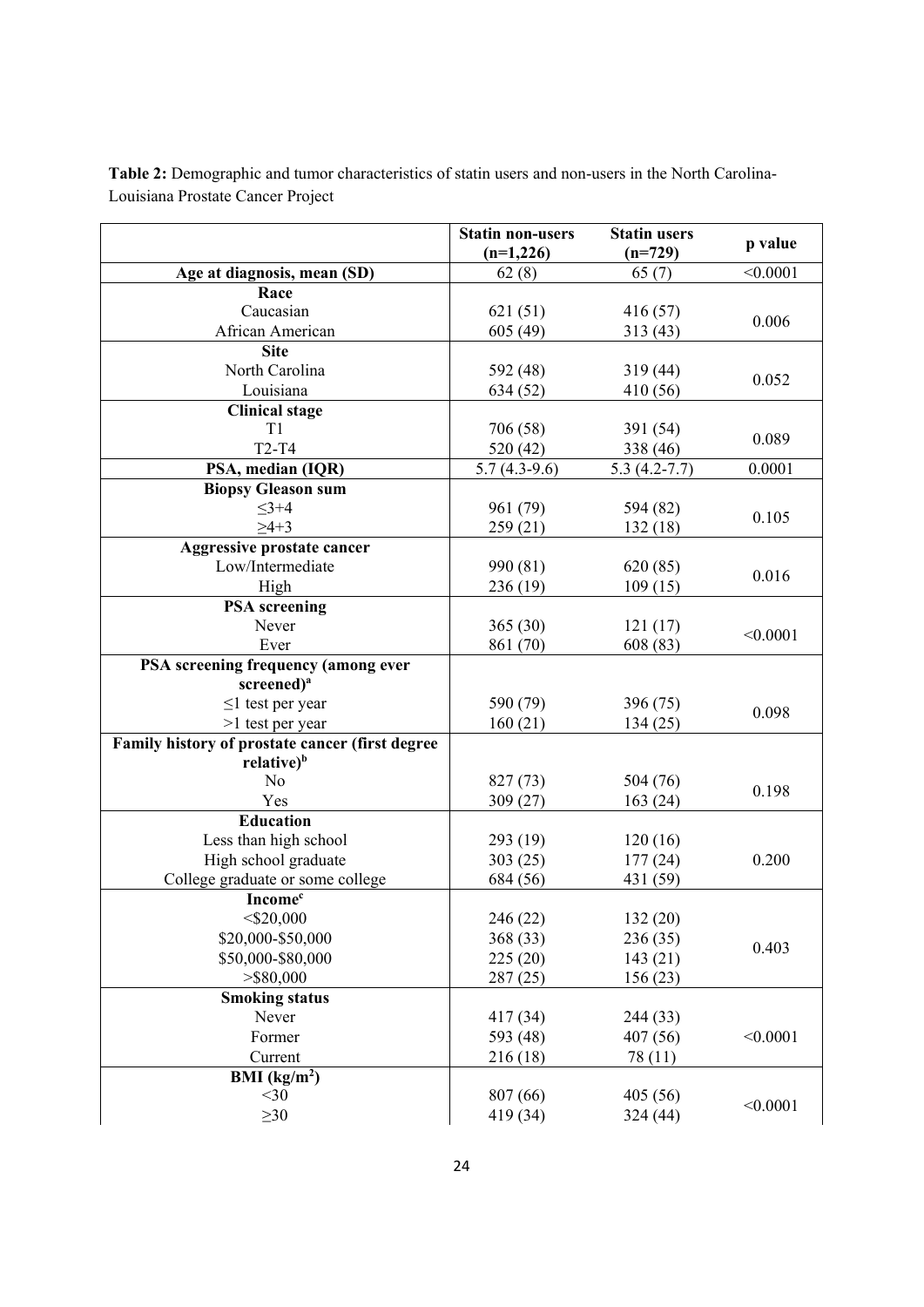| <b>Charlson co-morbidity index</b>                                                                                         |               |               |          |
|----------------------------------------------------------------------------------------------------------------------------|---------------|---------------|----------|
|                                                                                                                            | 713 (58)      | 280 (38)      |          |
| ≥l                                                                                                                         | 513 (42)      | 449 (62)      | < 0.0001 |
| Cardiovascular disease                                                                                                     |               |               |          |
| No.                                                                                                                        | 1,122(92)     | 513 (71)      |          |
| <b>Yes</b>                                                                                                                 | 96(8)         | 210(29)       | < 0.0001 |
| <b>Diabetes</b>                                                                                                            |               |               |          |
| No.                                                                                                                        | 1,042(85)     | 497 (69)      |          |
| <b>Yes</b>                                                                                                                 | 181 (15)      | 227(31)       | < 0.0001 |
| Dietary cholesterol intake (mg/day)                                                                                        | 288 (198-408) | 269 (180-369) | 0.0002   |
| Percent saturated fat intake, mean (SD)                                                                                    | 10.6(2.7)     | 10.7(2.8)     | 0.564    |
| Non-statin cholesterol-lowering drug use                                                                                   |               |               |          |
| None                                                                                                                       | 1,146(93)     | 572 (78)      |          |
| Niacin/Fibrate/Ezetimibe                                                                                                   | 80(7)         | 157(22)       | < 0.0001 |
| <sup>a</sup> PSA screening frequency was missing for 111 statin non-users and 78 statin users; <sup>b</sup> Family history |               |               |          |

missing for 90 statin non-users and 62 statin users; 'Income was missing for 28 statin non-users and 15 statin users, while 72 statin non-users and 47 statin users refused to answer this question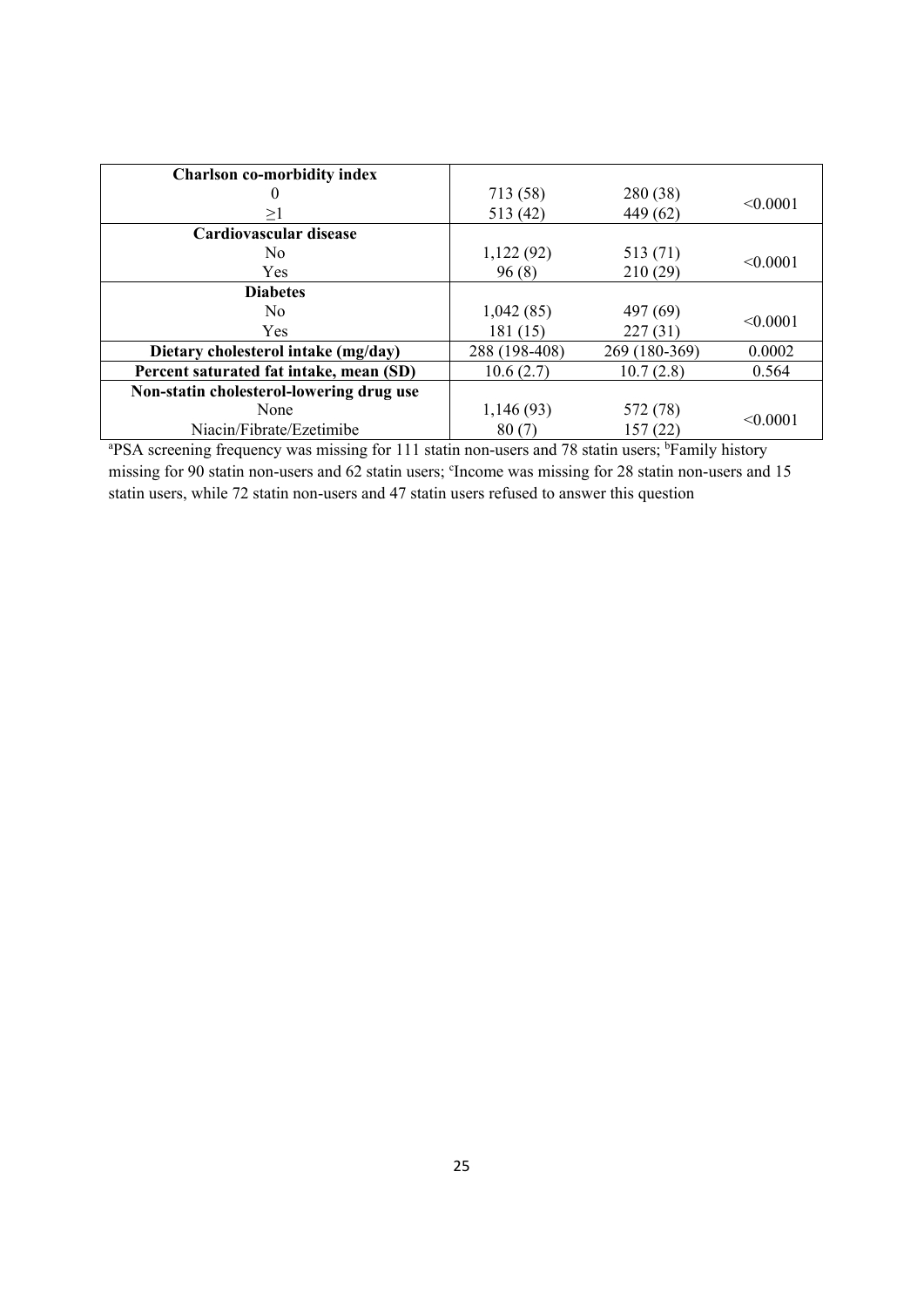|                          |                          | All               | Caucasian                |                   | <b>African American</b>  |                     |
|--------------------------|--------------------------|-------------------|--------------------------|-------------------|--------------------------|---------------------|
|                          | n, cases<br>(aggressive) | OR* (95% CI)      | n, cases<br>(aggressive) | OR* (95% CI)      | n, cases<br>(aggressive) | OR* (95% CI)        |
| <b>Statin use</b>        |                          |                   |                          |                   |                          |                     |
| No use                   | 1,226(236)               | $1.00$ (ref)      | 621 (103)                | $1.00$ (ref)      | 605 (133)                | $1.00$ (ref)        |
| Use.                     | 729 (109)                | $0.70(0.54-0.91)$ | 416(55)                  | $0.66(0.45-0.96)$ | 313(54)                  | $0.75(0.51-1.09)$   |
| Statin dose <sup>a</sup> |                          |                   |                          |                   |                          |                     |
| No use                   | 1,226 (236)              | $1.00$ (ref)      | 621(103)                 | $1.00$ (ref)      | 605(133)                 | $1.00$ (ref)        |
| Low/normal               | 299(43)                  | $0.68(0.47-0.99)$ | 179(25)                  | $0.70(0.43-1.15)$ | 120(18)                  | $0.64(0.37-1.13)$   |
| High                     | 430 (66)                 | $0.72(0.52-0.98)$ | 237(30)                  | $0.63(0.40-1.10)$ | 193 (36)                 | $0.81(0.53-1.26)$   |
| Statin type <sup>b</sup> |                          |                   |                          |                   |                          |                     |
| No use                   | 1,226(236)               | $1.00$ (ref)      | 621(103)                 | $1.00$ (ref)      | 605(133)                 | $1.00$ (ref)        |
| Hydrophilic              | 129(14)                  | $0.49(0.27-0.88)$ | 82(8)                    | $0.42(0.19-0.93)$ | 47(6)                    | $0.57(0.24-1.48)$   |
| Lipophilic               | 598 (94)                 | $0.74(0.56-0.98)$ | 334 (47)                 | $0.72(0.48-1.07)$ | 264(47)                  | $0.78(0.52 - 1.15)$ |

**Table 3:** Associations between statin use, dose and type and prostate cancer aggressiveness, overall and stratified by race

**\***adjusted for age, race (except for analyses stratified by race), site, BMI, cholesterol intake, percent saturated fat intake, smoking status, PSA screening history

<sup>a</sup>low/normal dose≤20mg simvastatin or equivalent; high dose>20mg simvastatin or equivalent<br><sup>b</sup>Hydrophilic=rosuvastatin, pravastatin; Lipophilic=atorvastatin, simvastatin, lovastatin, fluvastatin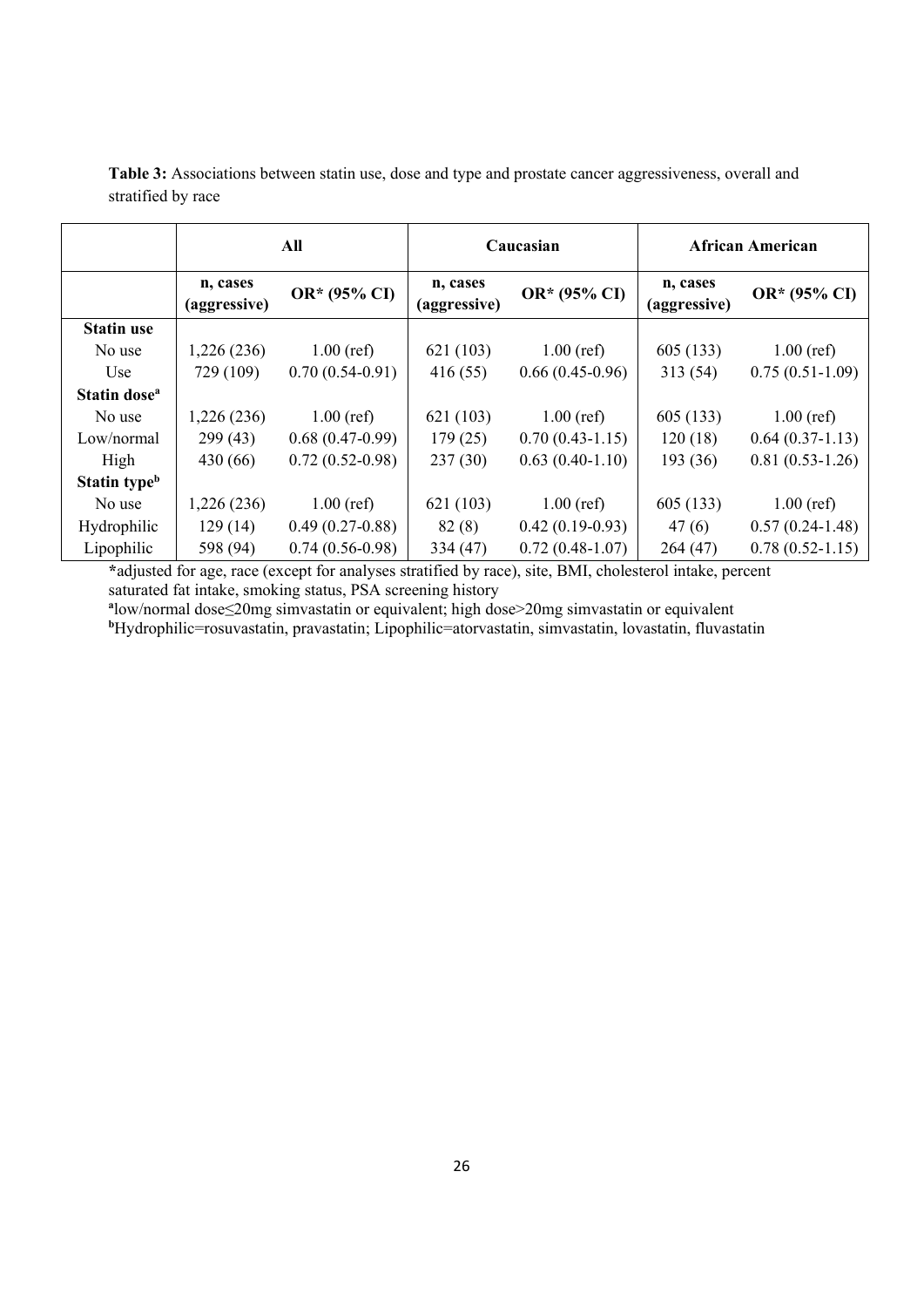|                             | Total cases, n | Aggressive, $n$ $(\frac{9}{6})$ | OR* (95%CI)       |
|-----------------------------|----------------|---------------------------------|-------------------|
| Never screened              |                |                                 |                   |
| Statin non-users            | 365            | 102(28)                         | $1.00$ (ref)      |
| Statin users                | 121            | 28(23)                          | $0.71(0.43-1.18)$ |
| $\leq$ 1 PSA tests per year |                |                                 |                   |
| Statin non-users            | 590            | 96 (16)                         | $1.00$ (ref)      |
| Statin users                | 396            | 52(13)                          | $0.62(0.42-0.91)$ |
| > 1 PSA tests per year      |                |                                 |                   |
| Statin non-users            | 160            | 37(10)                          | $1.00$ (ref)      |
| Statin users                | 134            | 28(13)                          | $1.19(0.54-2.62)$ |

**Table 4:** Associations between statin use and prostate cancer aggressiveness, stratified by PSA screening frequency

**\***adjusted for age, race, site, BMI, cholesterol intake, percent saturated fat intake, smoking status